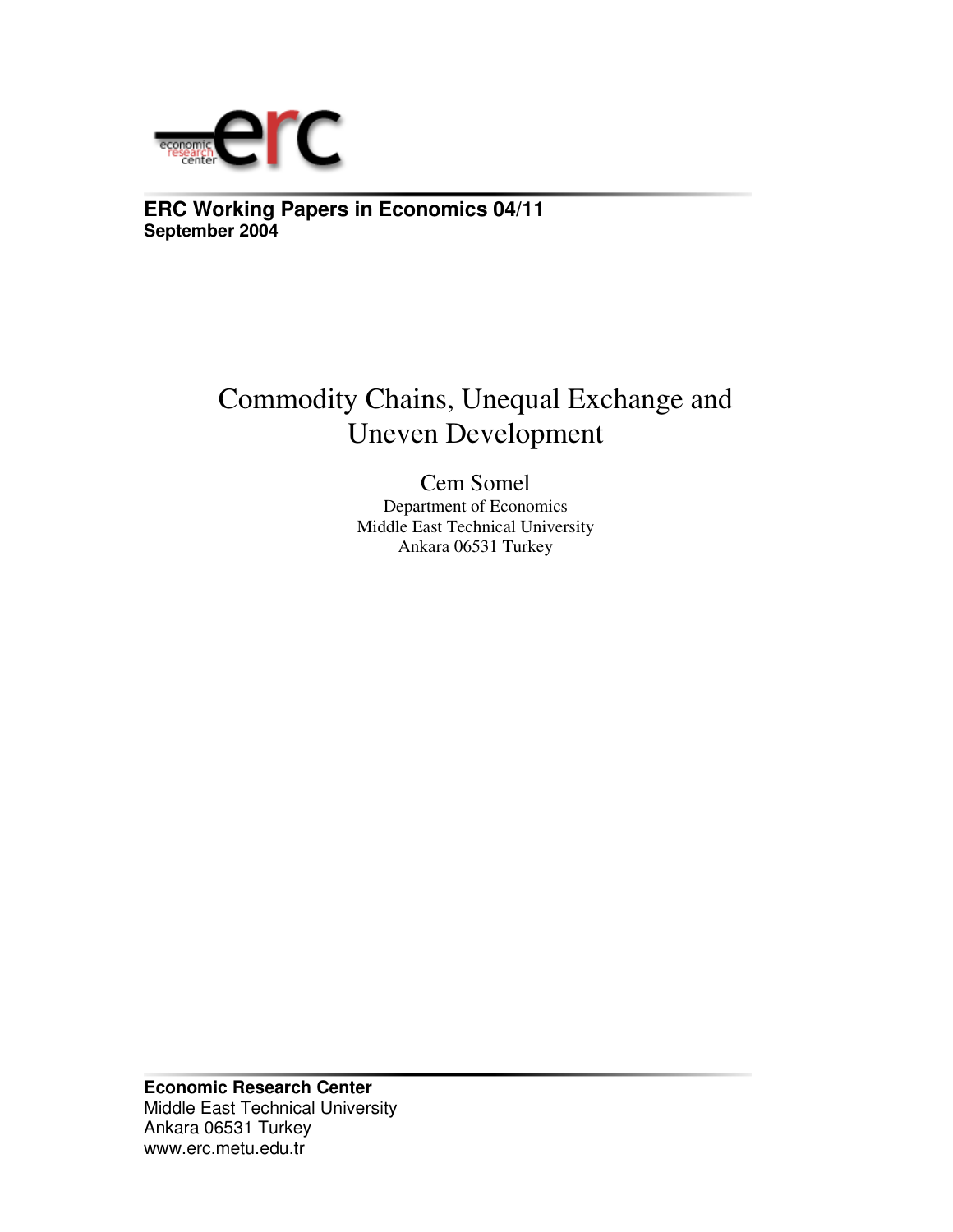# **Commodity Chains, Unequal Exchange and Uneven Development**

## *Abstract*:

Research shows an uneven partition of value added along commodity chains between transnational firms and producers in developing countries. This paper briefly discusses how such a distribution occurs and how it leads to unequal exchange in trade. A North-South trade model reveals the uneven development consequences of this exchange. The terms of trade between North and South help maintain a gap in capital accumulation between the two regions. The model reveals that capital flows covering the trade deficit of the South with the North may help stimulate the unrequited transfer of real resources from South to North.

#### **Introduction**

One of the forces promoting trade liberalization has been the globalization of production, driven by transnational companies' strategies to minimize production costs by relocating phases of production of commodities across borders. The commodity chain/value chain literature that has proliferated in the last twenty years studies the international relocation of phases of production from the microeconomic aspects of technology transfer, power relations, competition and concentration, quality standards etc. (e.g. Gereffi and Korzeniewicz 1994; Gereffi 1994a; Kenney and Florida 1994; Raikes *et al.* 2000; Schmitz and Knorriga 2000; Kaplinsky 2000). Studies reveal that "there has been a lack of correspondence between the growing global spread of economic activities associated with meeting global demands and the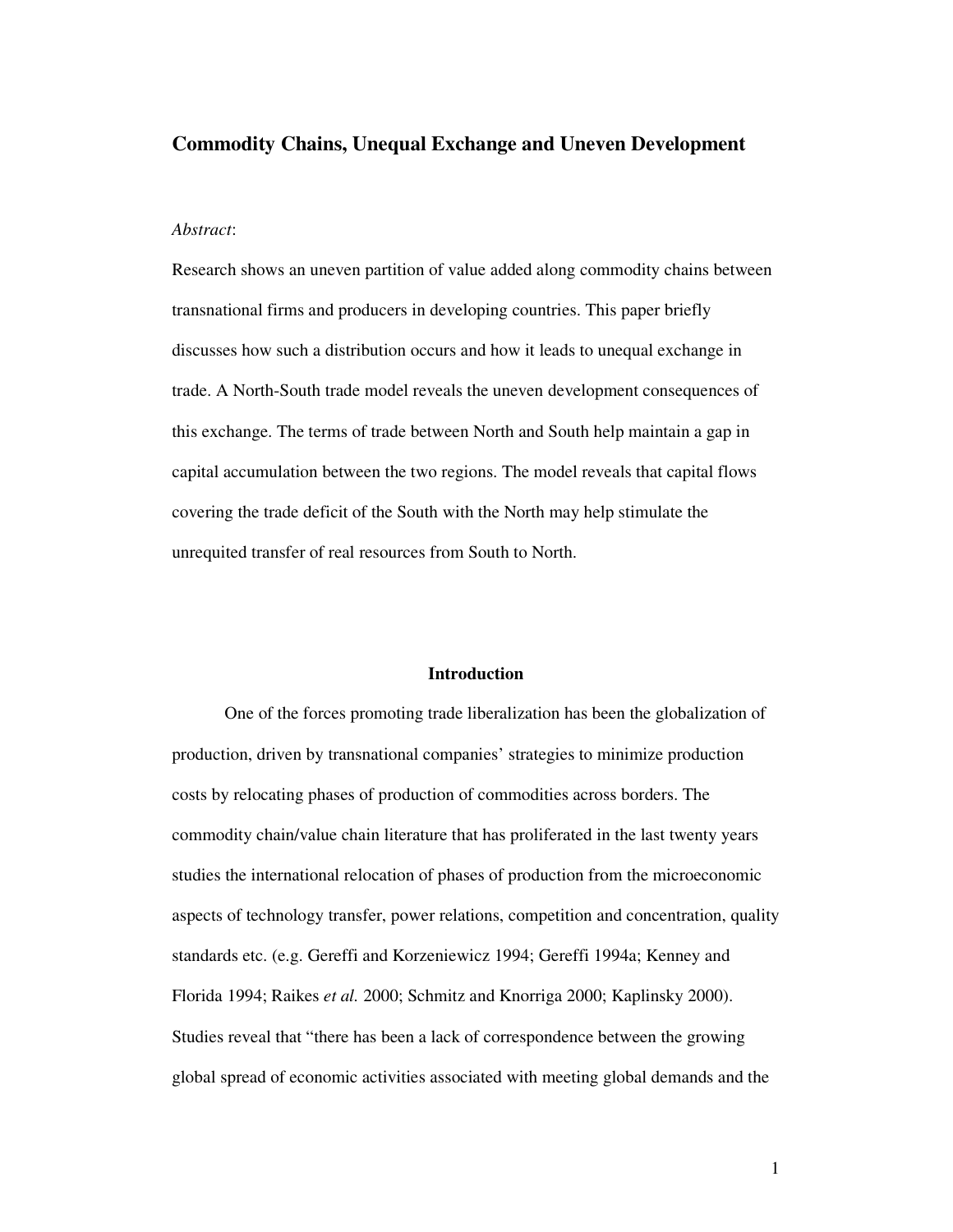incomes which arise from these activities" (Kaplinsky and Morris 2000, 41). The relocation of phases of production yields more than incremental advantages to the transnational companies; it entails conspicuous imbalances in the partition of the final value added of the commodities in favor of transnational companies and other institutions in the developed countries (in "the North", i.e. the center of the worldsystem), relative to the producers of the commodities located in developing countries ("the South" i.e. the periphery of the system).

A few observations may serve to illustrate the argument. Gereffi (1989, 525) has observed that "[t]he distributors' margins in the footwear industry in the United States … averaged 50% in the mid-1970s, but were closer to 60% for imported goods... ." In another study Gereffi reported that "[o]f the \$75 billion spent on U.S. apparel imports … \$25 billion corresponded to the foreign-port value of imported clothing, \$14 billion to landing, distribution, and other costs, and \$36 billion to the retailers' average mark-up of 48 percent on imported goods… . The consumer's retail price thus amounts to three times the overseas factory cost for imported clothing" (1994b, 102-3). According to Feenstra, the export price of Barbie dolls produced in China and exported from Hong Kong is two dollars, and "[t]he dolls sell for about \$10 in the United States, of which Mattel earns at least \$1, and the rest covers transportation, marketing, wholesaling and retailing in the United Sates. The majority of value-added is therefore from U.S. activity" (1998, 36). Kaplan and Kaplinsky (1999, 1794) have found that South African producers received 43 percent of the market value of canned peaches that they export to European markets. Chossudovsky (1998, 88-90) reports that five percent of the market value of shirts sewn in a Bangladeshi factory (from imported inputs) and marketed in the US accrued to Bangladesh in 1992. Shirts sewn in El Salvador for 18-19 cents a piece are sold in the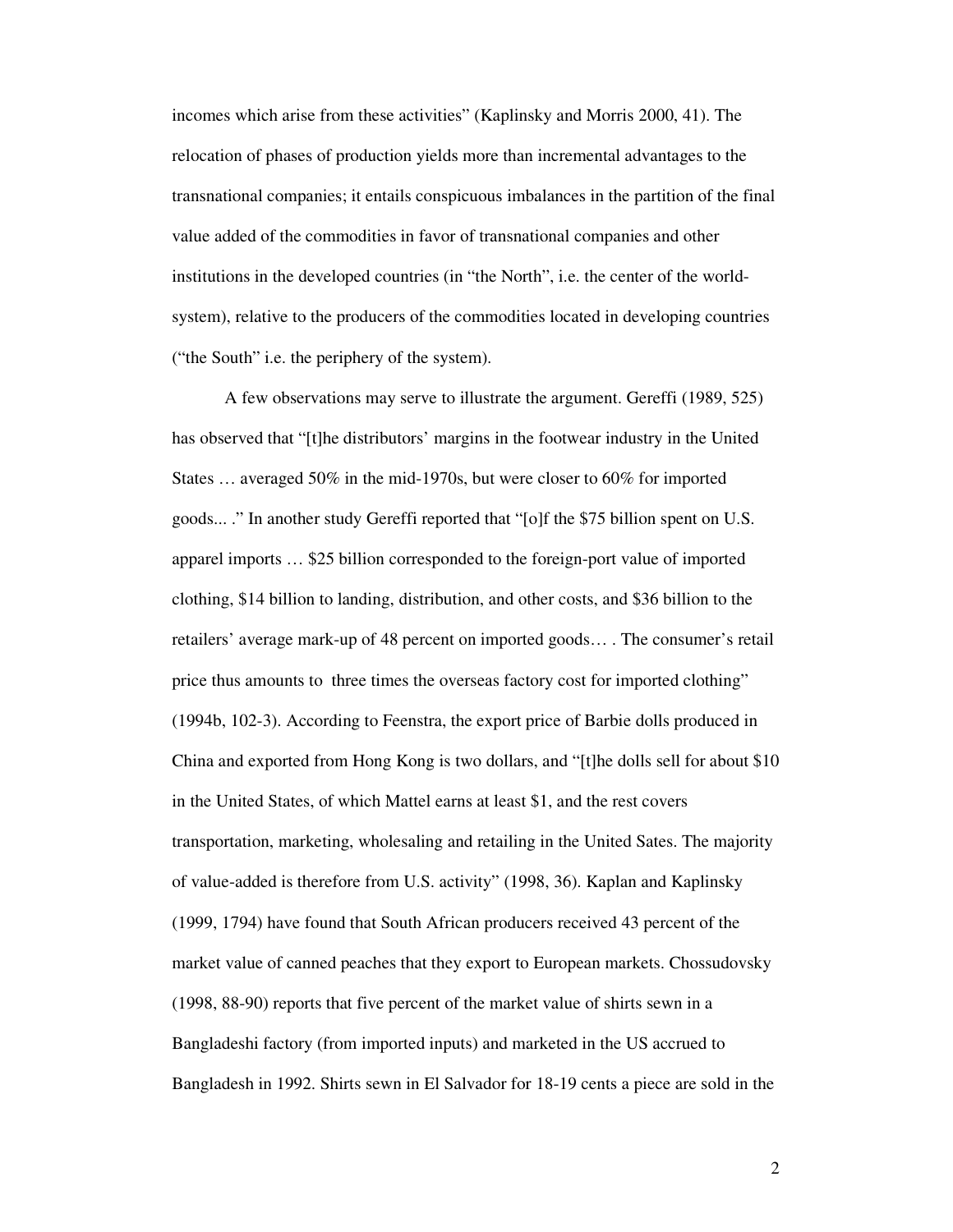US for between 12-20 dollars (Figueroa 1996, 37, 39). According to Talbot (1997, 18)<sup>1</sup> "from the early 1960s to the late 1980s roughly half of the total surplus generated along the entire [coffee] chain was retained in the producing countries", but after 1986 with the collapse of the International Coffee Agreement "there was a massive shift of surplus from the coffee producing countries to TNCs in the core, who used their market power to hold down the price of green coffee while inflating the price of coffee processed for final consumption." Chossudovsky (1998, 87-88) indicates that only 10 percent of the value of coffee sold in the US accrued to the producing countries in the early 1990s. Dikmen (2000, 215, 243) found that in 1999 manufacturers in Istanbul and Denizli (Turkey) producing garments for foreign firms earned between 20-25 percent of the price of their products in the final destination.

Few studies of commodity chains devote attention to the macroeconomic and growth implications of this imbalanced partition of value added. Kaplinsky (2000, 129) states the problem:

…when production occurs in the context of falling global product prices, national accounting systems may reflect a growth in activity and value which does not correspond with the international purchasing power of this sectoral activity. The problem is particularly acute when decisions about *national* resoource allocation - affecting income streams over time - are made without reference to *global* dynamics of returns to different activities in the chain.

This paper presents a North-South trade model to study the problem described by Kaplinsky - the consequences of the partitioning of value added in commodity chains for the terms of trade between the North and the South and for the rates of

<sup>&</sup>lt;sup>1</sup> Page number on internet version.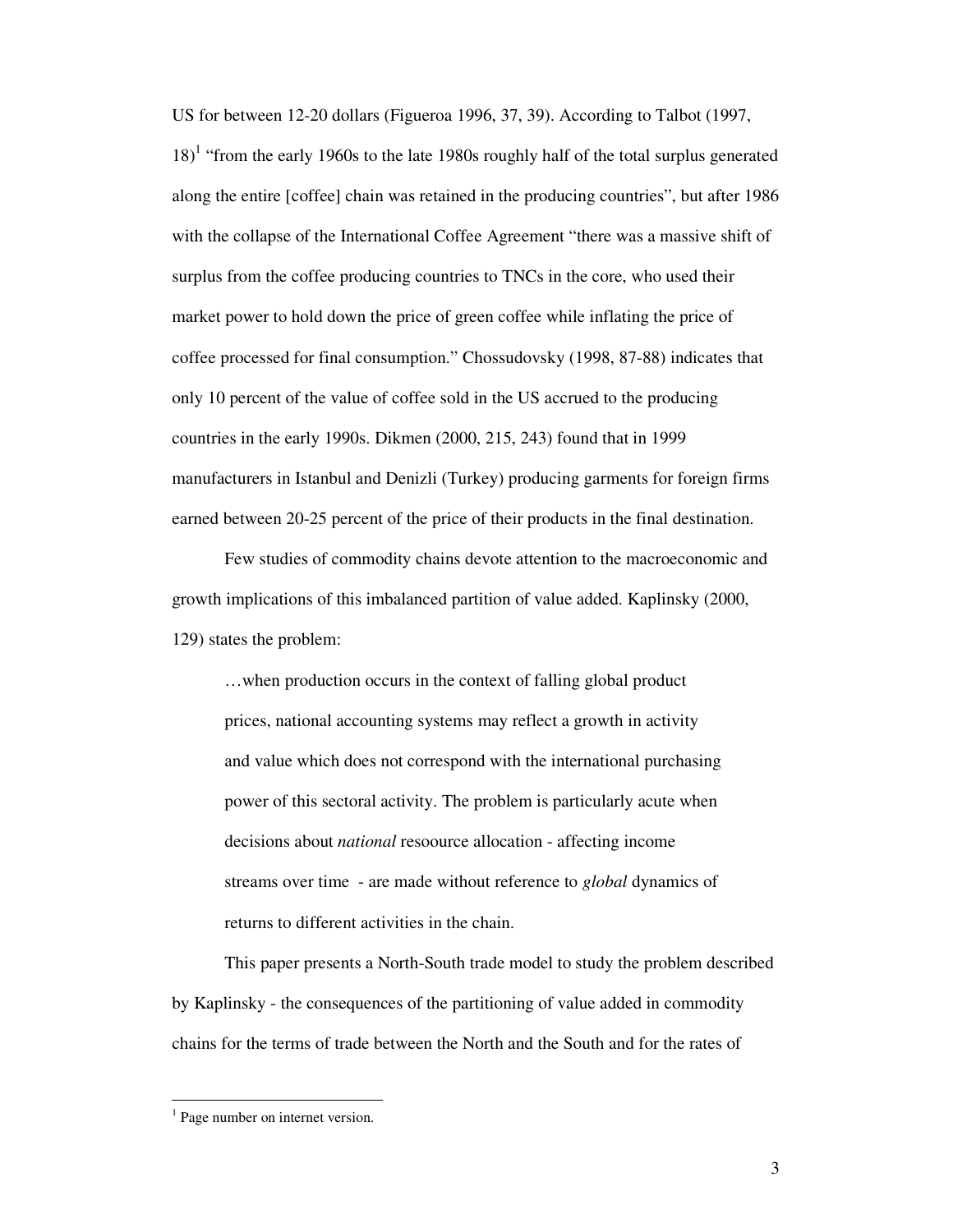capital accumulation in the two regions. We first briefly discuss the determinants of the partition of value added in commodity chains in Section I. In Section II a North-South trade model is presented to study the macroeconomic implications of global value chains. Section III analyzes the interaction between capital flows from North to South that finance Southern trade deficits, and the unrequited real transfers (through value transfers along commodity chains) in the reverse direction, from the South to the North. Section IV studies how the value added partitioning contributes to uneven development in the longer term. The last section concludes.

# **I. Commodity chains and unequal exchange**

Distribution of value added along commodity chains may relate to the fact that developing economies that have 'opened up' and increased their share in world trade have not been enjoying a concomitant increase in their share of world income (Kaplinsky 2000, 118-9). It is observed that "the share of the developed countries in world income (in current dollars) increased from less than 73% in 1980 to 77% in 1999" (UNCTAD 2002, 51). The share of manufactures in developing countries' exports has been increasing, displacing production based on unskilled labor in the North (Wood 1994). The share of the developed countries in world exports of manufactured goods has been declining, and their share in world manufactured value added has been increasing (UNCTAD 2002, 51-52).

Evidence on the deteriorating terms of trade for developing countries may possibly be reflecting these trends. One investigation has found that, over 1979-1995 the average price of manufactured exports of developing countries to the European Union increased annually by an average of 2.0 percent, while the average price of manufactured exports of the European Union to the developing countries increased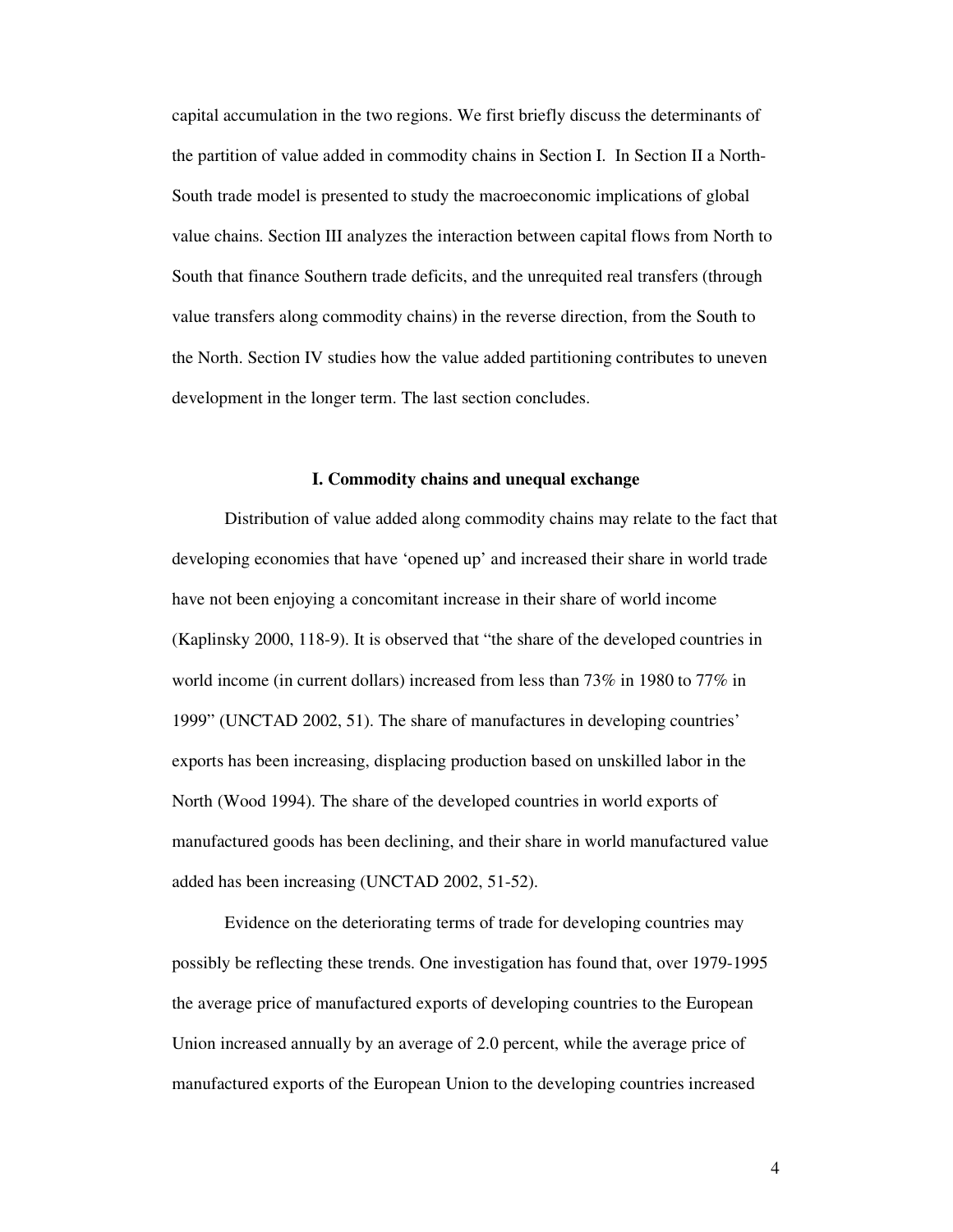annually by an average of 4.2 percent, resulting in an annual average 2.2 percent deterioration of net barter terms of trade in manufactures over the fifteen years (Maizels 1996; UNCTAD 1996, 148). Another investigation reveals an average annual deterioration of terms of trade for non-oil exporting developing countries of 1.3 percent over 1982-1988 and of 1.5 percent over 1989-1996 (UNCTAD 1999, 85). 2 Although these trends are obviously not solely due to distribution along value chains, there is reason to suspect that pricing within value chains is involved.

One explanation for this pricing imbalance and its possible terms of trade effects is the differences in competition and market power (analogous to the propositions by Prebisch and Singer in the context of the terms of trade deterioration between primary commodity exporters and manufactured goods exporters in the early post-war years). The export-led growth strategy adopted by an increasing number of developing countries in the last couple of decades has pitted millions of producers in manufacturing and services in the South and their governments against each other in competition for subcontracting orders and foreign investment by reducing production costs, mainly by devaluing labor<sup>3</sup>, natural resources and public services (through fiscal incentives). By contrast the Northern transnational companies<sup>4</sup> that decide on the locations of production do not face such stiff competition thanks to their concentration in the sectors and to their control over technology, financial resources, marketing skills and access to Northern markets. Hence the transnationals are in a stronger position to control their purchase and sales prices (Gibbon 2001, 351; Fitter

 $2^{2}$  This evidence does not exclude the possibility that some developing countries may experience an improvement in their barter terms of trade as they increase their manufactured exports (Athukorala 2000).

 $3$  The competition to reduce labor costs is conducted by compelling workers to devise ways to survive on low real wages (moonlighting, sending children to work, increasing women's home production etc.) or by employing people (e.g. peasants) who already produce their essential means of subsistence and are willing to do manufacturing at home in their villages for low wages (Föbel (1988) provides a general framework; Thongyou (2003) studies an instance of rural sub-contracting).

Northern because the great majority of TNCs are based in and owned by shareholders in the developed countries (Nolan 2003).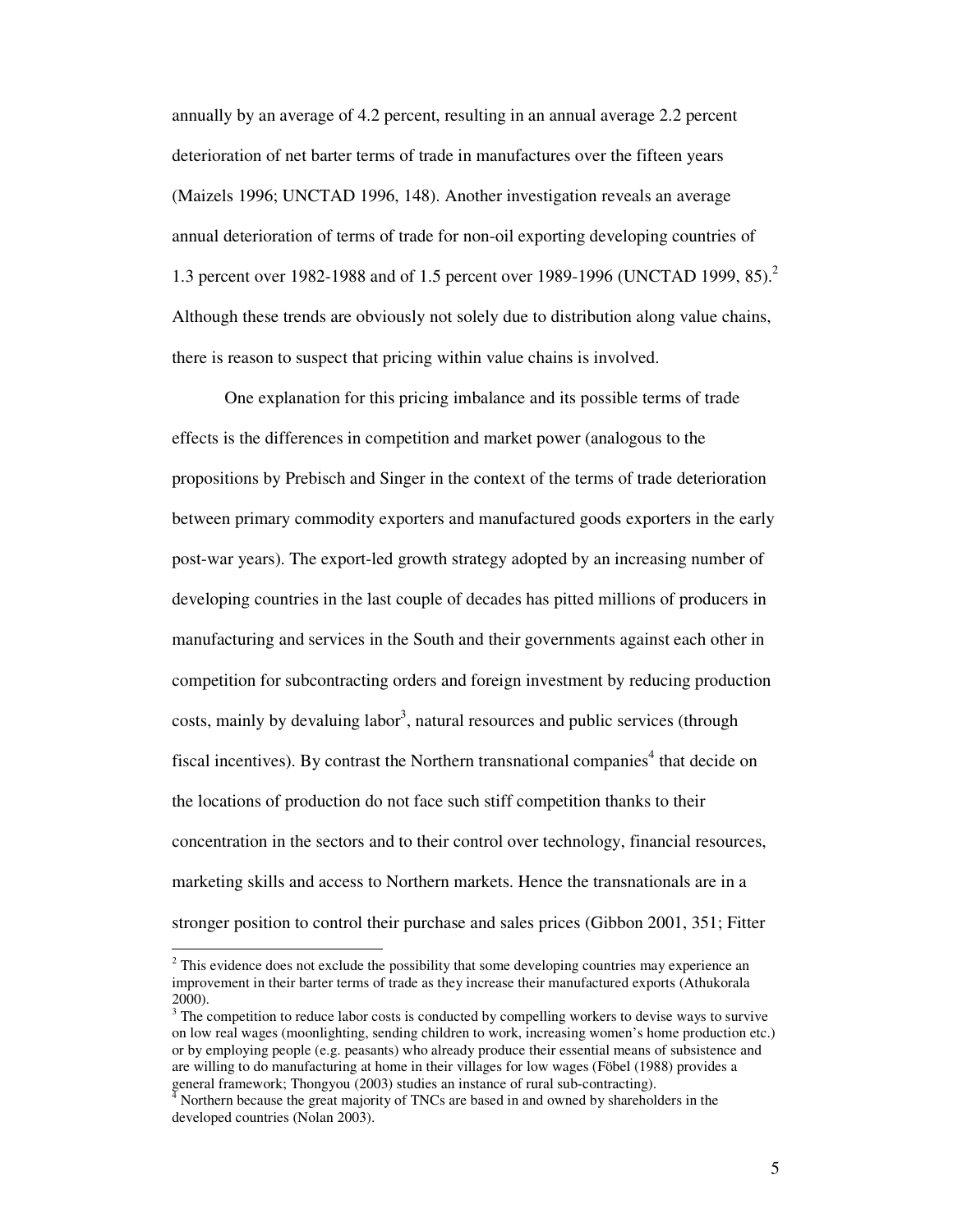and Kaplinsky 2001, 24-27).<sup>5</sup> Moreover, the concentration of global market power appears to be on an increasing trend in many sectors (Nolan 2003, 302-310).

The resultant high returns to these 'lead firms' organizing global production are analyzed as rents. Kaplinsky and Morris list the various forms of economic rents, some endogenous and some exogenous to the chains, arising from "differential productivity of factors (including entrepreneurship) *and* barriers to entry (that is, scarcity)"(2000, 26).<sup>6</sup> They explain the most crucial barrier in the following words:

… perhaps one of the most important factors explaining patterns of global inter-country income distribution, are controls against immigration. It is for this reason that incomes in rich country supermarkets are higher than those in the East African farm producing the vegetables they sell. The supermarkets themselves have to be located in rich countries, but the wages of these workers are protected by immigration controls and are defined by the incomes of workers in the broader economy which result from complementary economic activities external to the chain. (Kaplinsky and Morris 2000, 43).

The restrictions on international mobility of labor, unskilled labor in particular, comprise (literally) an entry barrier into Northern labor markets which sustains the spatial segmentation of world labor markets. This barrier explains the wage differences between labor of comparable qualifications between the North and the South, differences which are an important source of rent in commodity chains.

 $<sup>5</sup>$  Even small global corporations that outsource production in developing countries have the clout to</sup> "keep production costs as a low percentage of the retail prices of products" by switching between producers on the basis of price, and thanks to their "exclusive power to place the product in the market" (Clark 1993, 314).

<sup>&</sup>lt;sup>6</sup> These are enumerated as technological rents, human resource rents, organisational rents (superior forms of internal organization), marketing rents (related to marketing capabilities and brand names), relational rents (having superior quality relationships with suppliers and customers), natural resource rents, policy rents (related to government support or efficiency), infrastructural rents (access to high quality infrastructural inputs) and financial rents (Kaplinsky and Morris 2000, 28).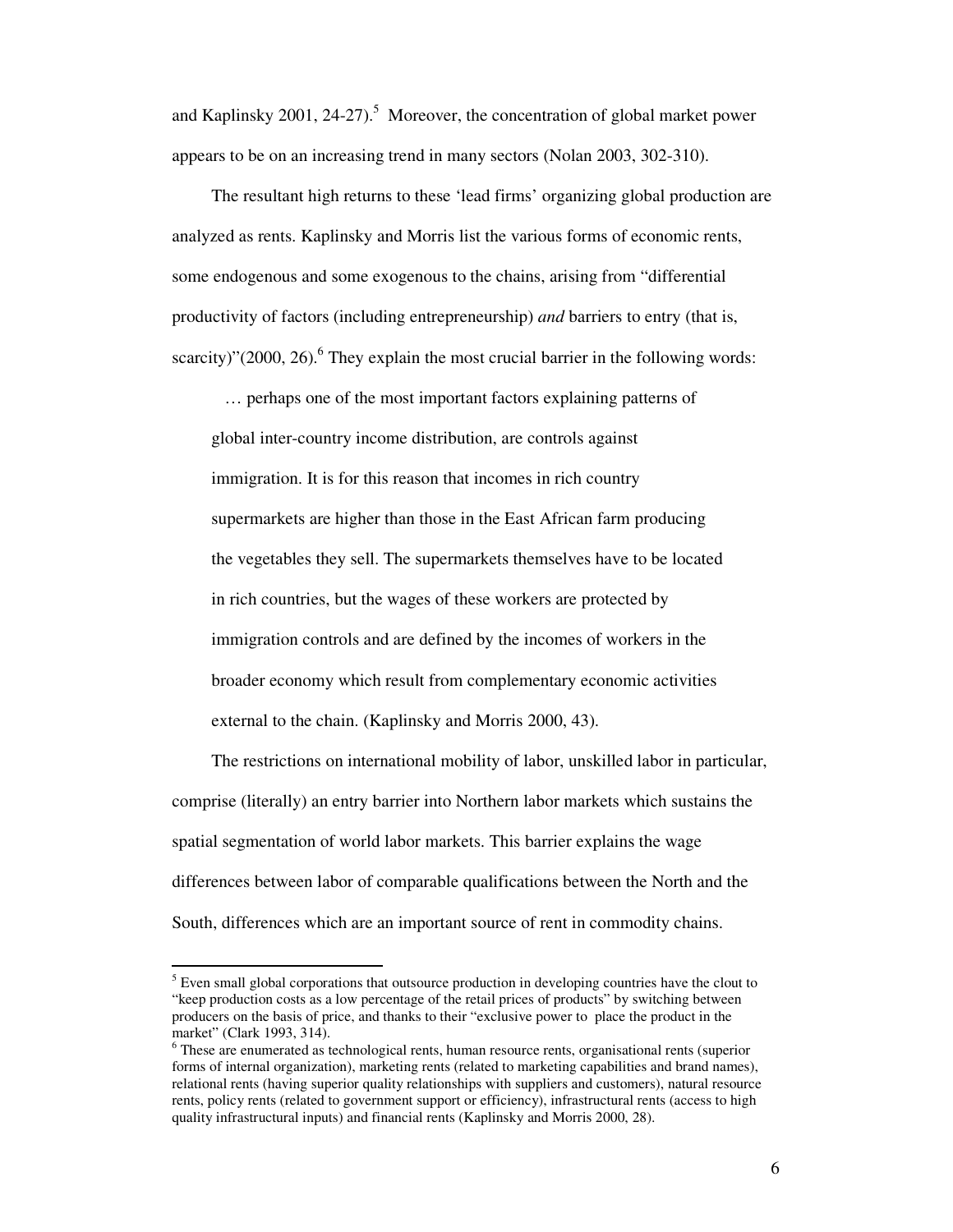In addition to the suppression of production costs, competition for subcontracts and for other forms of cooperation with TNCs is also conducted through competitive undervaluation of developing countries' currencies vis-à-vis the reserve currencies. Comparison of exchange rates and purchasing power parities reveals that the market dollar exchange rates of the national currencies of countries in the South exhibit a regular tendency to remain above their dollar purchasing power parities (in other words, the market exchange rates undervalue these currencies) (Köhler 1998; Köhler and Tausch 2002, ch. 2). The purchasing power parity of a currency is calculated by comparing the local currency cost of a comprehensive basket of goods and services in that country and its dollar cost in the United States. Hence the purchasing power parity of a currency with the US dollar is the 'fair' rate such that a certain sum of money can purchase similar goods (close substitutes) in equal quantities in the United States and the other country if conversion between the currency and dollars is done at this rate. If the computed dollar purchasing power parity of the currency of a developing country is one half that of the market exchange rate for the dollar, then that country's exports to the US will earn roughly one half of the value of those exports in the US market, implying that roughly one half of the exports are unrequited.

The market dollar exchange rates of the currencies of the high-income OECD countries appear not to diverge from their dollar purchasing power parities by proportions comparable to those of developing country currencies. Hence it appears that trade between the developing countries and the other high-income OECD countries also involves unrequited transfers. 7 In other words, producers in the South receive for their exports to the North remuneration that is below the value of their

<sup>&</sup>lt;sup>7</sup> Kaplinsky and Morris also opine that purchasing power parities are the most appropriate measure to use when analyzing distribution along value chains (2000, 83).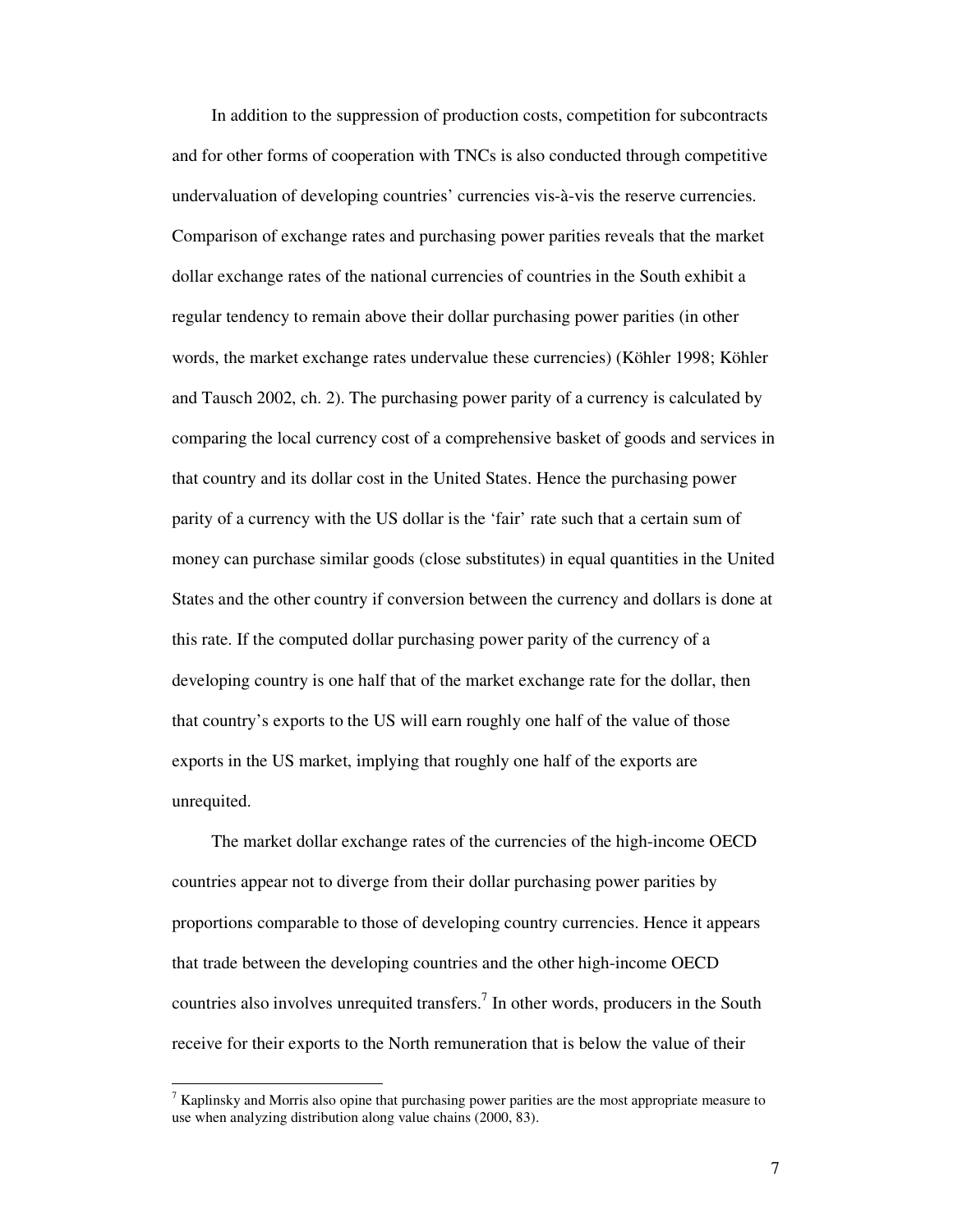exports in Northern markets by greater differences than can be attributed to transport and distribution costs.

Köhler (1998, 150; also in Köhler and Tausch 2002, 50) found a negative correlation between the exchange rate distortion and the per capita GDP for 120 countries in the year 1995; i.e. a positive relationship between the exchange rate distortions and the poverty of nations. 8 In Köhler's estimation for 1995 the unremunerated part of exports of non-OECD countries to the OECD countries amounted to 8 percent of the GNP of the importing OECD countries, and to 24 percent of the GNP of the exporting non-OECD countries (1998, 162). The same estimation for 1993 yielded a transfer equal to 5.7 percent of the GDP of the OECD countries and to 21.2 percent of that of the non-OECD (Köhler and Tausch 2002, 57).

These exchange rate distortions may be associated with the policy switch to convertibility and international financial integration among developing countries. Such policies induce a strong demand for the reserve currencies in the developing countries as a store of private wealth (e.g. currency substitution) and in the form of official reserve accumulation to ward off balance of payments crises that short-term capital flows are prone to wreak.<sup>9</sup> Thus financial deregulation policies and export competition converge to generate exchange rate configurations that facilitate skewed distributions of value added along commodity chains.

Thus the competitive suppression of production costs and the undervaluation of currencies relative to their purchasing power parities are two methods of competition

 $8$  The correlation was between GNP per capita in 1995 US dollars (in market exchange rates) and the distortion factor. The latter was calculated as the quotient of GNP per capita in 1995 'international dollars' to GNP per capita in 1995 US dollars (i.e. per capita GNP in dollars by the market exchange rate)(Köhler 1998, 150).

<sup>&</sup>lt;sup>9</sup> Patnaik (2002) provides a theoretical argument for and evidence on a secular tendency for the real US dollar exchange rate of developing country currencies to rise, which corresponds to a dynamic tendency for these currencies to become increasingly undervalued with respect to their purchasing power.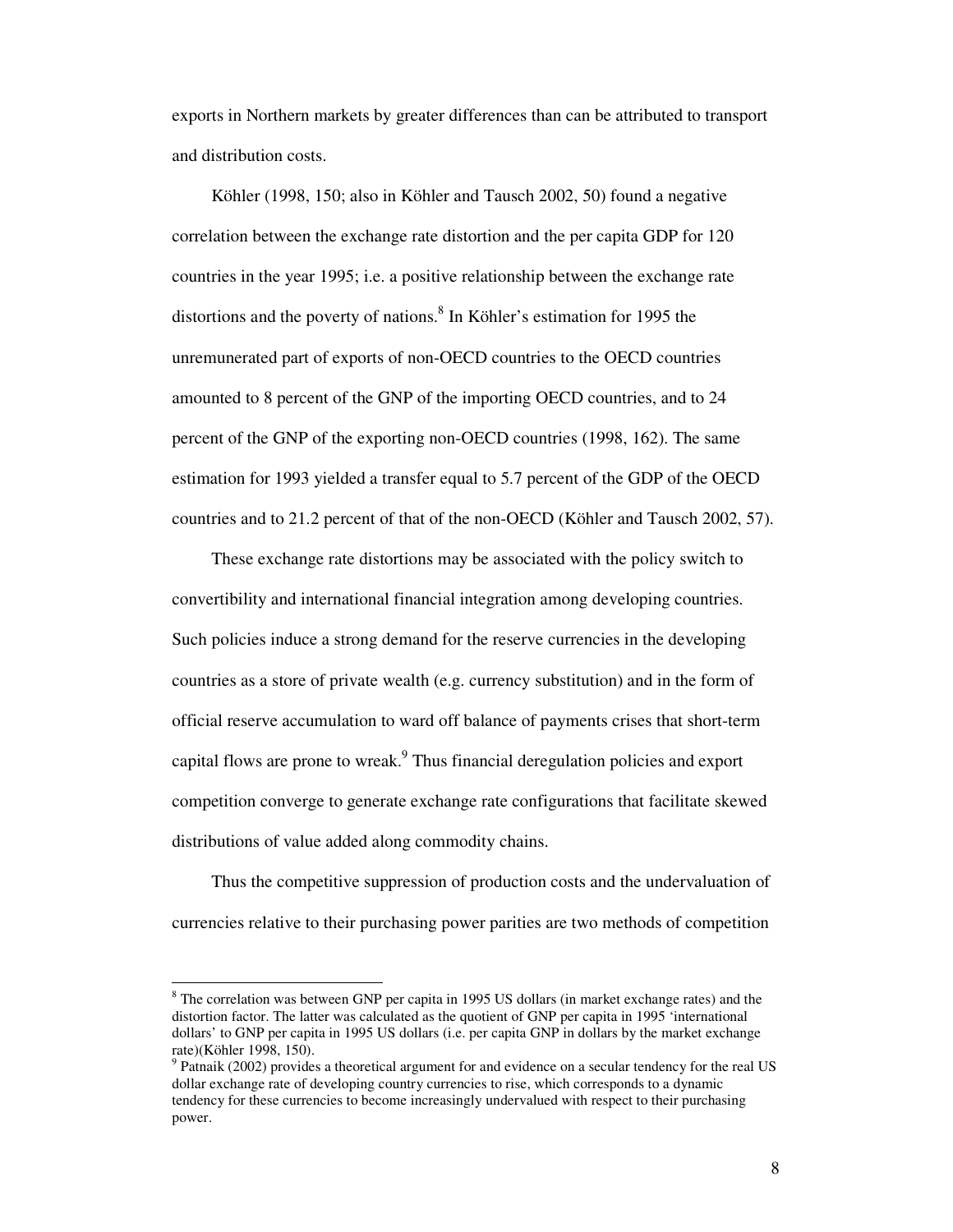in the South that make the imbalanced partition of value added with the North possible and provide goods manufactured in the South to the North at prices well below their values in Northern markets. The suppression of wages in the South can be conceived in terms of Southern goods and services. The exchange rate distortion, on the other hand, reduces Southern incomes (wages and profits) in terms of Northern goods and services.

The next section presents a model aiming to shed light upon the macroeconomic and growth consequences of developing countries' integration into world trade on the basis of wage suppression and exchange rate distortion. It follows the tradition of North-South trade modelling along the lines of Taylor (1981) and Dutt (1992).

#### **II. A North-South trade model**

# **A. The North**

We consider a world comprising two groups of countries or regions, the North and the South. The North produces a composite good that can be used for consumption or for investment. National product is distributed as profits and wages among two social classes, capitalists and workers. Northern capitalists and workers save a given proportion of their profit and wage incomes.

The macroeconomic balances in the North can be written

 $X_n = C_n + I_n + E_n - M_n$ 

(1)

where  $X_n$  is the national product of the North,  $C_n$  is aggregate consumption,  $I_n$  is aggregate investment,  $E_n$  is the exports of the North to the South;  $M_n$  is the importation from the South organized by transnational companies. These imports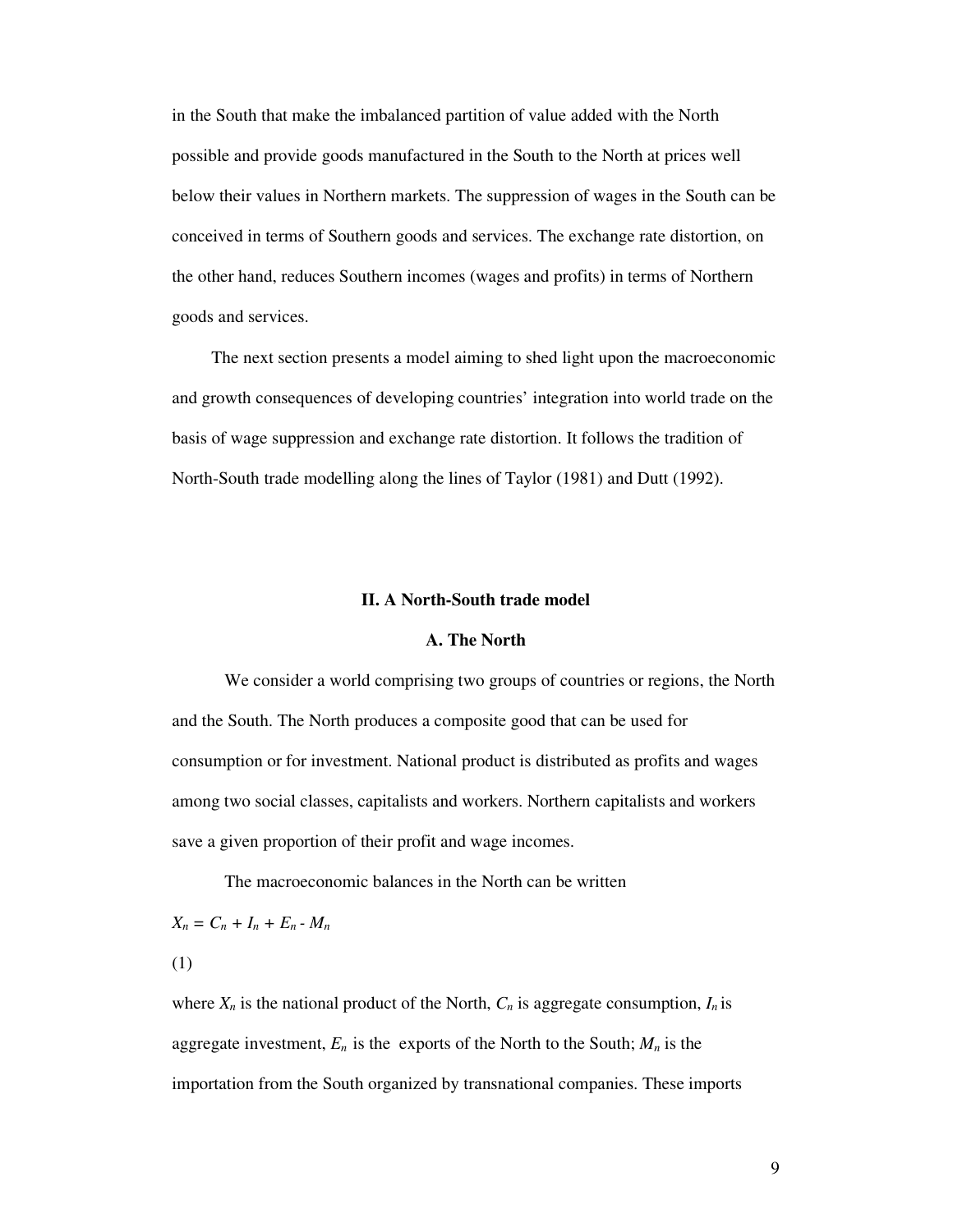from the South displace some economic activities in the North and hence appear in its macroeconomic balance with a minus sign. The volume of imports is linked to the level of Northern output:

 $M_n = m X_n$ 

(2) where we treat *m* as exogenous, determined largely by trade policies and transnational companies' production strategies.

Consumption in the North is a function of national income:

 $C_n = c X_n$ 

(3)

where  $c$  is the average propensity to consume.

The price level in the North is determined by:

$$
P_n = (1 + t)(P_n w_n a_n + mP_s) .
$$
  
(4)

 $P_n$  is the unit price of the Northern output, *t* the mark-up rate,  $a_n$  the labor-output ratio,  $w_n$  the real wage of a unit of labor. *t* and  $w_n$  are exogenously given. *m* is the input coefficient for the imported input and  $P_s$  is its unit price.

Imperfect competition among Northern firms enables them to price their goods applying a mark-up on their unit production costs. Production costs include wages and inputs imported from the South. These imported inputs may be finished goods or semi-finished goods. They may include payments for the assembly in the South of components imported from the North into commodities which are then re-exported to the North. The market price of output in the North comprises the cost of such imports plus value added (profits and wages) accruing to Northern importers, transporters, manufacturers, wholesale dealers, retailers, advertisers and other commercial services (part of which is mere 'conceptual value-added' realized by creating brand images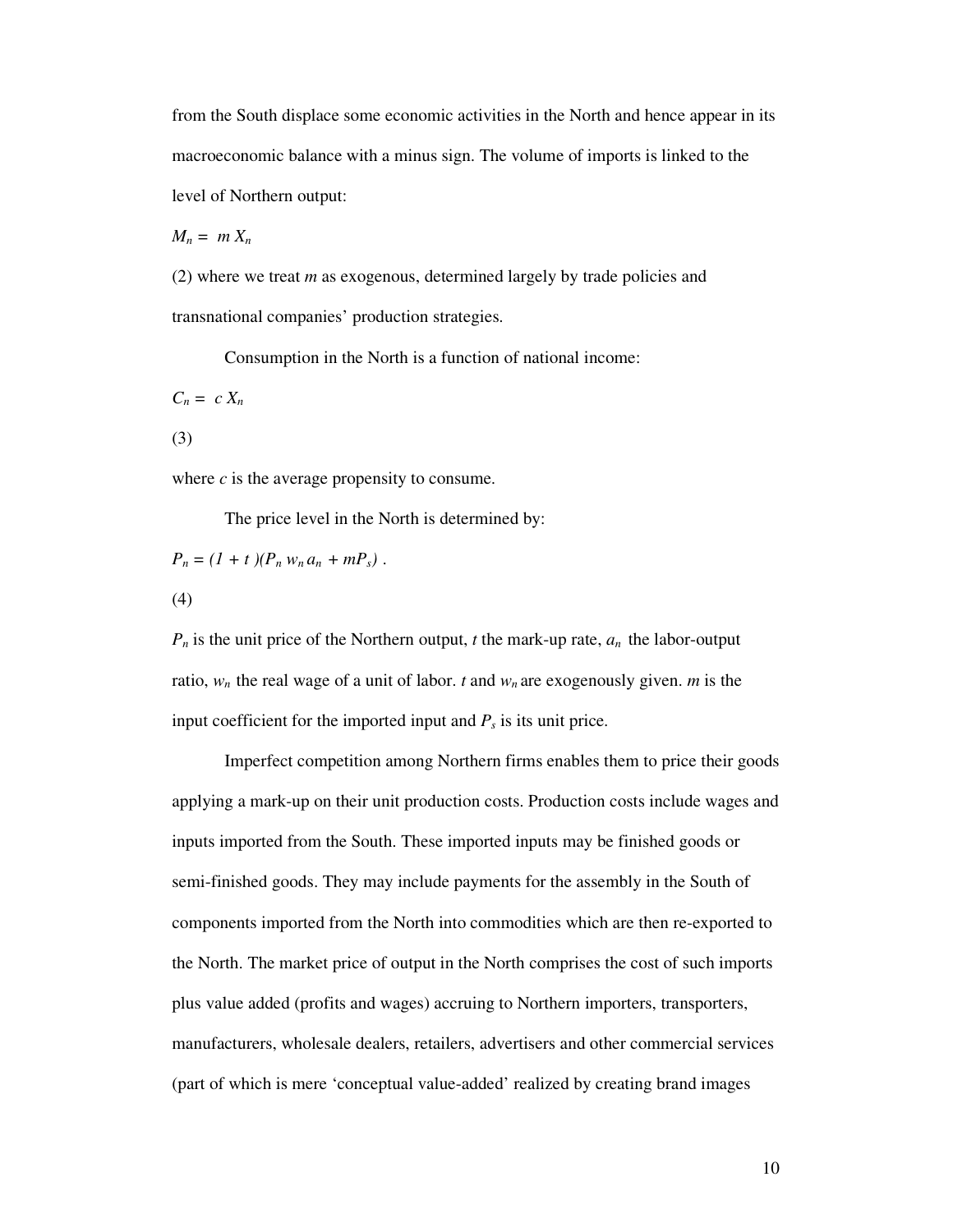and marketing -Knutsen 2003, 231). Note the dual nature of these imports: they displace Northern productive activity because they could have been produced there, but they also enter a "value chain" and generate incomes in the North because of production cost differentials.

The balance of payments of the North is

$$
P_n E_n - P_s M_n - P_n H = 0
$$

(5)

where *H* is the exogenously determined trade surplus of the North in real terms.

Aggregate investment in the North is determined by the profit rate and the capacity utilization rate:

$$
\frac{I_n}{K_n} = g_n(r_n, u_n).
$$
\n(6)

 $r_n$  is the profit rate and  $u_n$  (=  $X_n/K_n$ ) is the capacity utilization rate.  $K_n$  represents the Northern capital stock, given in the short term, and also its productive capacity<sup>10</sup>. The profit rate is calculated as:

$$
r_n = \frac{(P_n X_n - P_n w_n a_n X_n - P_s m X_n)}{P_n K_n} = \frac{t}{1+t} \frac{X_n}{K_n} = \frac{t}{1+t} u_n
$$

(7)

We have now seven equations with eight unknown variables:  $X_n$  ,  $C_n$ ,  $I_n$ ,  $E_n$ ,  $M_n$ ,  $r_n$ ,  $P_n$  and  $P_s$ . With the determination of  $P_s$  the macroeconomic balance of the North should be determined.

Aggregate saving generated in the North is  $X_n - C_n = I_n + E_n - M_n$ . Expanding this expression with substitutions from equations  $(1)$ ,  $(3)$  and  $(5)$  yields:

<sup>&</sup>lt;sup>10</sup> This assumption merely helps avoid encumbering the notation with the addition of a fixed technical output-capital ratio.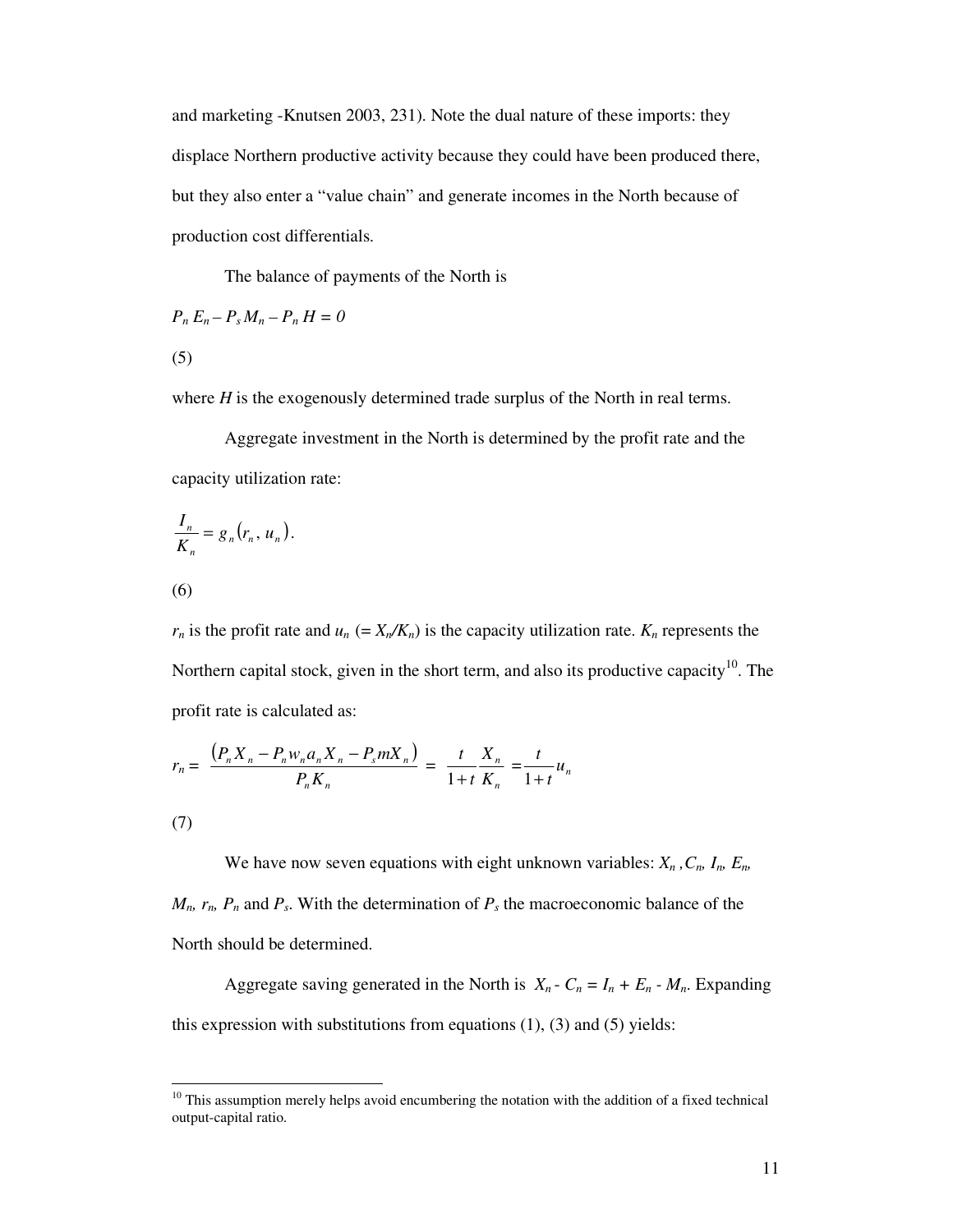$$
\left(\frac{P_n - P_s}{P_n}\right)M_n + (1 - c)X_n = I_n + H
$$

(8) The left hand side of (8) shows the total disposable saving of the North, which comprises the saving transferred from the South to the North through the unrequited part of imports, and the domestic saving of the North. The right hand side shows the Northern disposal of the saving.

Substituting (6a) in equation (8) and dividing by the capital stock *Kn*, the equilibrium condition for the goods' markets can be written:

$$
\left[ \left( \frac{P_n - P_s}{P_n} \right) m + 1 - c \right] u_n = g_n \left( \frac{t}{1 + t} u_n, u_n \right) + h
$$

$$
\left( 9\right)
$$

where  $h = H/K_n$ . The capacity utilization rate  $u_n^*$  that satisfies this equation balances output and aggregate demand in the North. Taking the derivative with respect to the capacity utilization rate gives the stability condition for the equilibrium:

$$
\left[ \left( \frac{P_n - P_s}{P_n} \right) m + 1 - c \right] > g_{n1} \frac{t}{1 + t} + g_{n2}
$$

$$
(10)
$$

where  $g_{ni}$  represents the partial derivative of  $g_n$  with respect to the *i*th argument. Stability requires that saving should be more responsive to changes in the Northern capacity utilization rate compared to investment. We assume this stability condition holds, so the Northern economies tend towards their macroeconomic equilibrium.

# **B. The South**

The South produces an output which its workers and capitalists consume and which is also exported. This output cannot be used for investment. The South's investment depends entirely on importation of Northern products.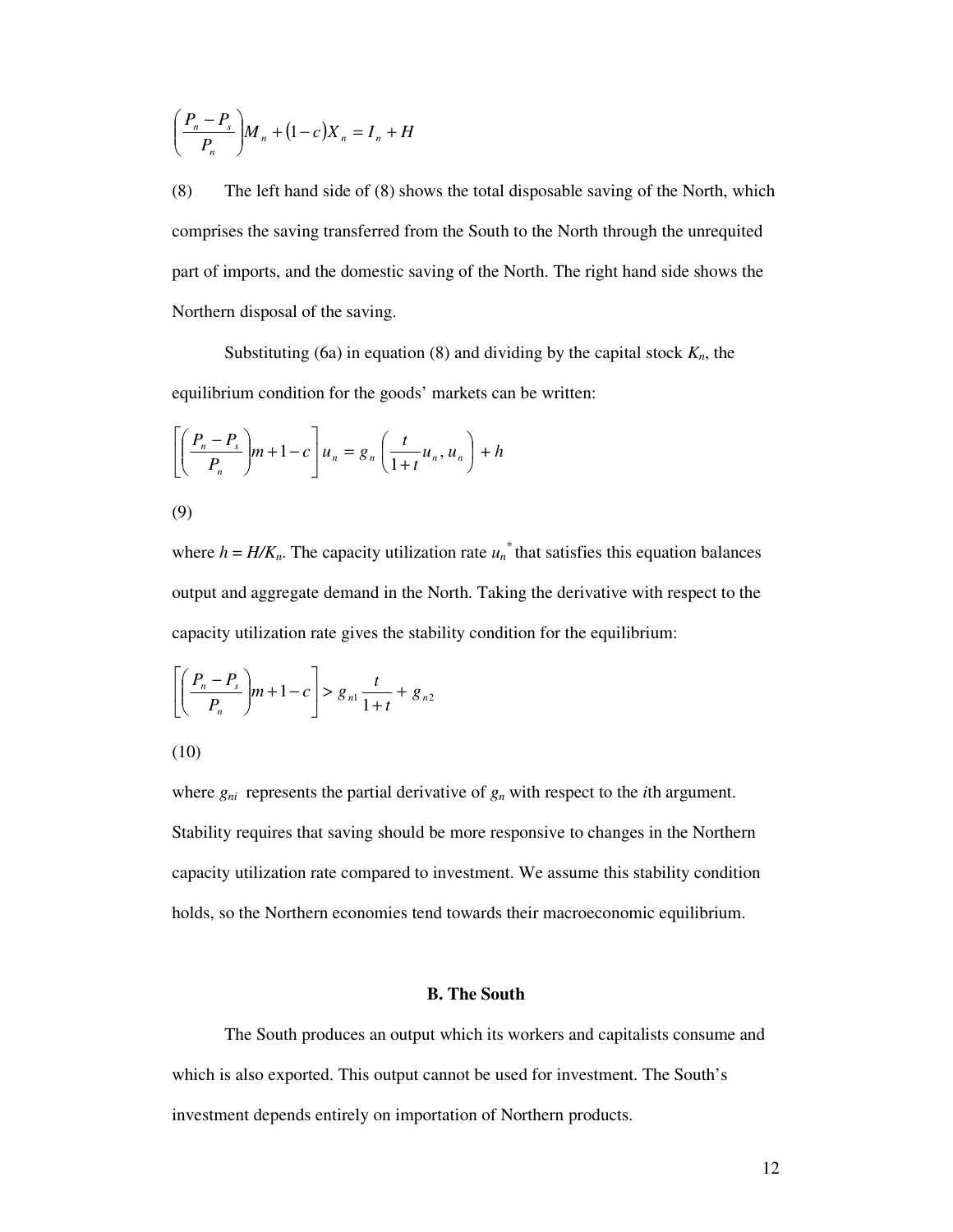The capitalists in the South save a part of their profit incomes. They allocate part of their consumption expenditure to imported Northern goods. Workers do not save and do not consume imported goods.

The price of the Southern output is determined by costs of production $11$ :  $P_s = (1 + e)W_s a_s.$ 

(11)

 $W_s$  is the given nominal wage in the South,  $a_s$  is the labor-output ratio and *e* is a given distribution parameter showing profits. It should be noted that this price formulation does not necessarily imply oligopolistic pricing, but a stable distribution of income between wage earners and profit earners in the South.<sup>12</sup>

The macroeconomic balance of the Southern group of countries can be written:

$$
P_s X_s = W_s a_s X_s + (1 - s_s) j e W_s a_s X_s + P_s M_n
$$

(12)

where  $s<sub>s</sub>$  is the Southern capitalists' saving rate and *j* is the share of the Southern output in their consumption. The terms on the right are the Southern workers' consumption, the Southern capitalists' consumption of the domestic output, and exportation to the North respectively.

<sup>&</sup>lt;sup>11</sup> It is usual for such models to be closed by assuming that the South has a constant level of output  $X_s$ determined by the productive capacity of the economy, and that changes in the price of the output  $P_s$ balance supply and demand (cf. Taylor 1981, Dutt 1992). This modelling seems to describe primary commodity prices which are more flexible compared to those of manufactured goods, and a primary commodity supply linked to a stable natural resource base. Recent post-Bretton Woods crises in the 'emerging markets' that resulted in severe contracions give grounds to question the assumption of stability of capacity utilization and of real GDP in many developing countries whose exports include manufactures and services.

<sup>&</sup>lt;sup>12</sup> If the share of profits in national income is a stable fraction  $\varepsilon = (PX - WaX)/PX$ , then the price equation (11) merely implies a distribution of value added by the rule  $P = (1/(1-\varepsilon))WA$  (cf. Dutt 1992, 1161, eq. 5). In our model the share of profits in national income is  $\varepsilon = e/(1 + e)$ .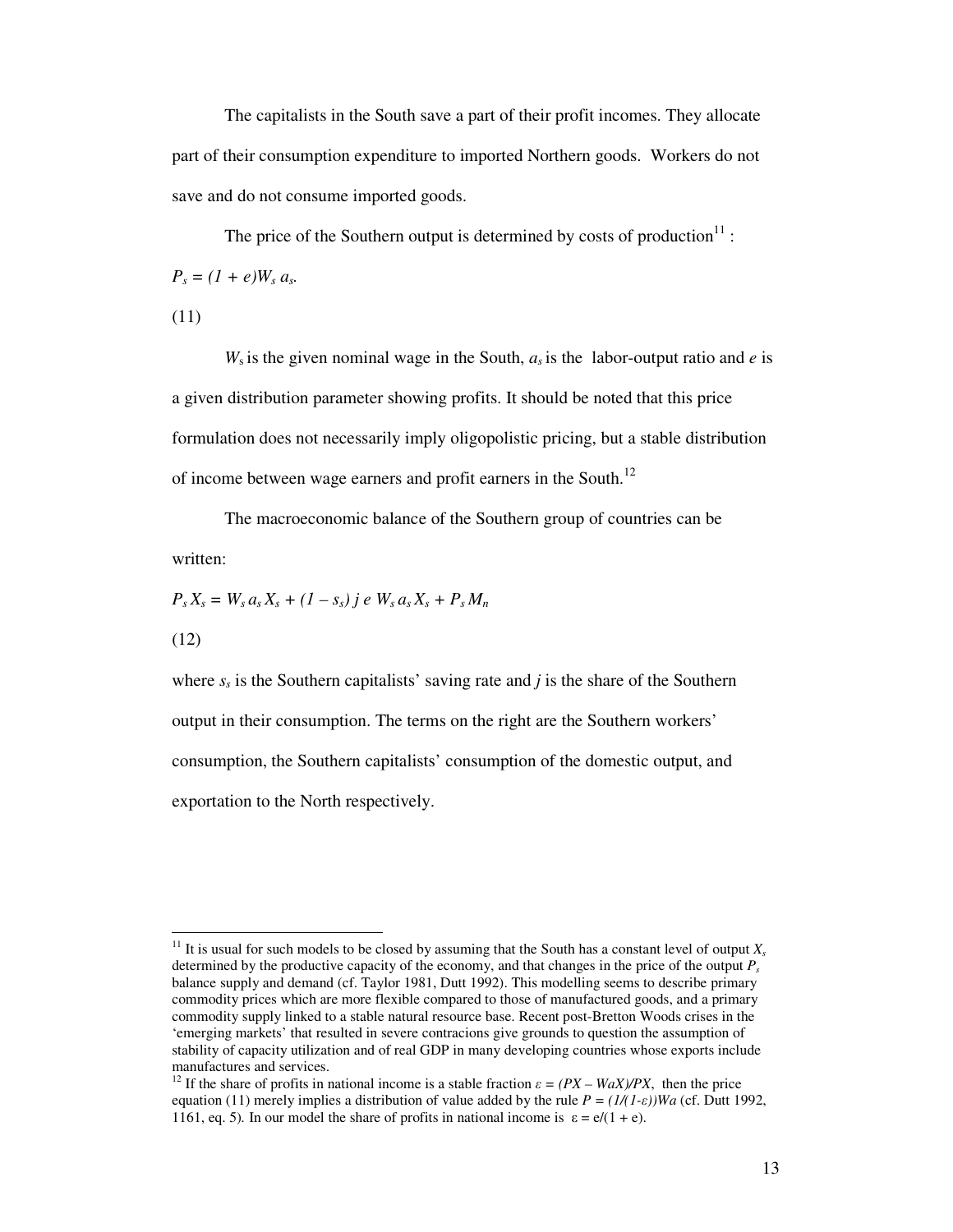Adding equations (11) and (12) to (1)-(7) and the unknown  $X_s$  to the

previously introduced eight endogenous variables makes the number of equations and endogenous variables nine.

The solution of (12) for  $X_s$  yields a multiplier relationship (13) for the only autonomous expenditure in the demand for the Southern output which happens to be exports to the North.<sup>13</sup>

$$
X_s = \left(\frac{1}{1 - \frac{1}{1 + e} \left(1 + \left(1 - s_s\right) j e\right)}\right) M_n
$$

(13)

Let us abbreviate the multiplier in parenthesis as  $\alpha$ . Clearly ∂*e*  $rac{\partial \alpha}{\partial z}$  and *s* ∂*s*  $rac{\partial \alpha}{\partial x}$  are

negative and ∂*j*  $\frac{\partial a}{\partial \lambda}$  is positive. A redistribution of income in favor of the social class

that is able to save, a rise in the saving propensity of this class and a decrease in its preference for domestic consumer goods all make for reducing the multiplier, and hence reduce Southern output for any given level of autonomous expenditure.

Substituting from (2), (3) and the definition of  $u_n$ , (13) can be written  $X_s$  =  $\alpha m u_n K_n$ . Let us define the Southern capacity utilization rate as  $u_s = X_s/K_s$ , and the ratio of capital stocks (hence of productive capacities) as  $\lambda = K_n/K_s$ . The latter can be taken as constant in the short term. Then one can formulate the dependence of Southern economic activity on Northern economic activity:  $u_s = \alpha m \lambda$   $u_n$ . The business cycles in the North generate similar cycles in the South through the linkage of economic activities in the short run.

<sup>&</sup>lt;sup>13</sup> The inclusion of other items of autonomous expenditures in the South would merely encumber the notation without providing any additional insights.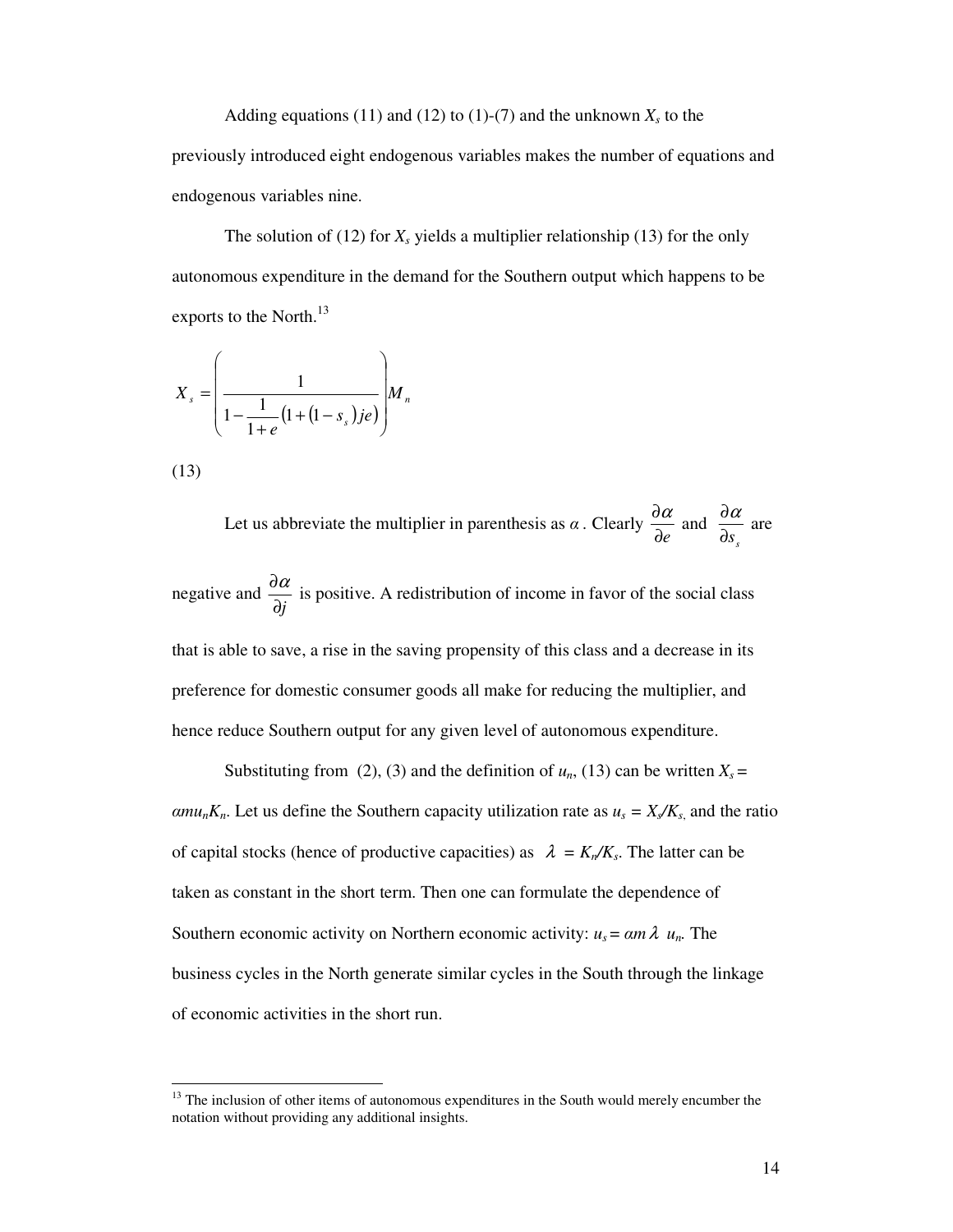Capital formation in the South is determined by the supply of investment goods from the North:

$$
I_s = E_n - \frac{(1-j)(1-s_s)eW_s a_s X_s}{P_n}.
$$

(14)

*E<sup>n</sup>* is total exports of the North to the South. The second term on the right hand side of (14) is the part of imports from the North allocated to Southern capitalists' consumption.

Substituting from (5) and rearranging terms, (14) becomes:

$$
I_s = \frac{P_s}{P_n} \left[ mX_n - (1-j)(1-s_s) \frac{e}{1+e} X_s \right] + H \, .
$$

(15)

The dependence of the Southern investment rate on Northern economic activity is obvious  $(X_s$  itself is influenced by  $X_n$ ). If we assume that Southern expenditure (in terms of Southern goods) on the consumption of imported goods does not exceed the South's exports, the expression in brackets on the right hand side of (15) will be positive. In that case, deterioration of the South's terms of trade constrains its capital formation. The positive effect on Southern investment of the Southern capitalists' saving rate and the negative effect of Southern capitalists' preference for imported consumption goods are also apparent. The trade surplus of the North with the South also enhances the South's investment. Only in the perverse situation where the real expenditure on consumption of imported goods exceeded the South's exports (i.e. when the bracketed term in (15) were negative) would a deterioration of the Southern terms of trade enhance the investment possibilities for the South. In that case, the consumption of Northern imports exceeds what is imported by Southern export earnings, so that the deterioration of the terms of trade makes a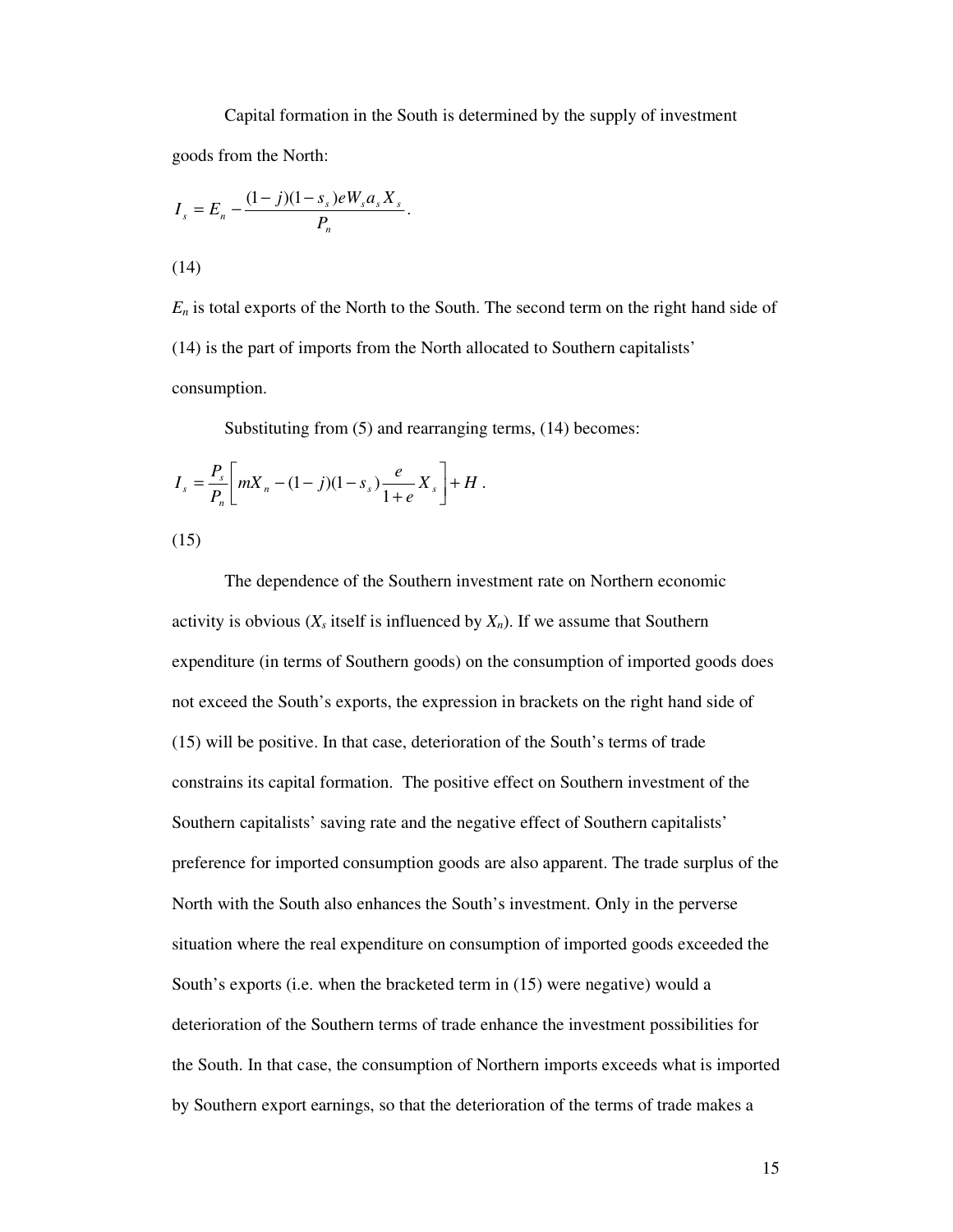positive impact on Southern investment by reducing the consumption drain on investment resources provided by the Northern trade surplus.

The Southern terms of trade are affected by the distribution and productivity parameters and the import propensity of the North:

$$
\frac{P_s}{P_n} = \frac{1 - (1+t)w_n a_n}{(1+t)m}.
$$

(16)

Thus the South does not appear to have an influence over the terms of trade.

#### **III. Global macroeconomic interactions**

The South's exports to the North include goods that compete with Northern goods of market value  $P_n$ . Then equation (4) partially reflects the (mostly 'conceptual') marking up of value added in the North on Southern goods imported cheaply for  $P_s$  and the market value of which is  $P_n$  in the North. In the extreme (stylized) case where all of Southern exports are cheap substitutes for Northern goods, the money value of the South's loss from this unequal trade is  $(P_n - P_s)M_n$ . With substitutions from (3) and (16), this loss in terms of Northern goods is found to be:

$$
\left(\frac{P_n - P_s}{P_n}\right) M_n = \frac{(1+t)(m + w_n a_n) - 1}{1+t} X_n.
$$

(17)

The possible consequences of a decline in  $P_s$  through competition or of its increase through collective action can be analyzed by dividing the pricing equation (4) of the North by *Pn*:

$$
1 = w_n a_n + m \frac{P_s}{P_n} + t \left( w_n a_n + m \frac{P_s}{P_n} \right)
$$

(18)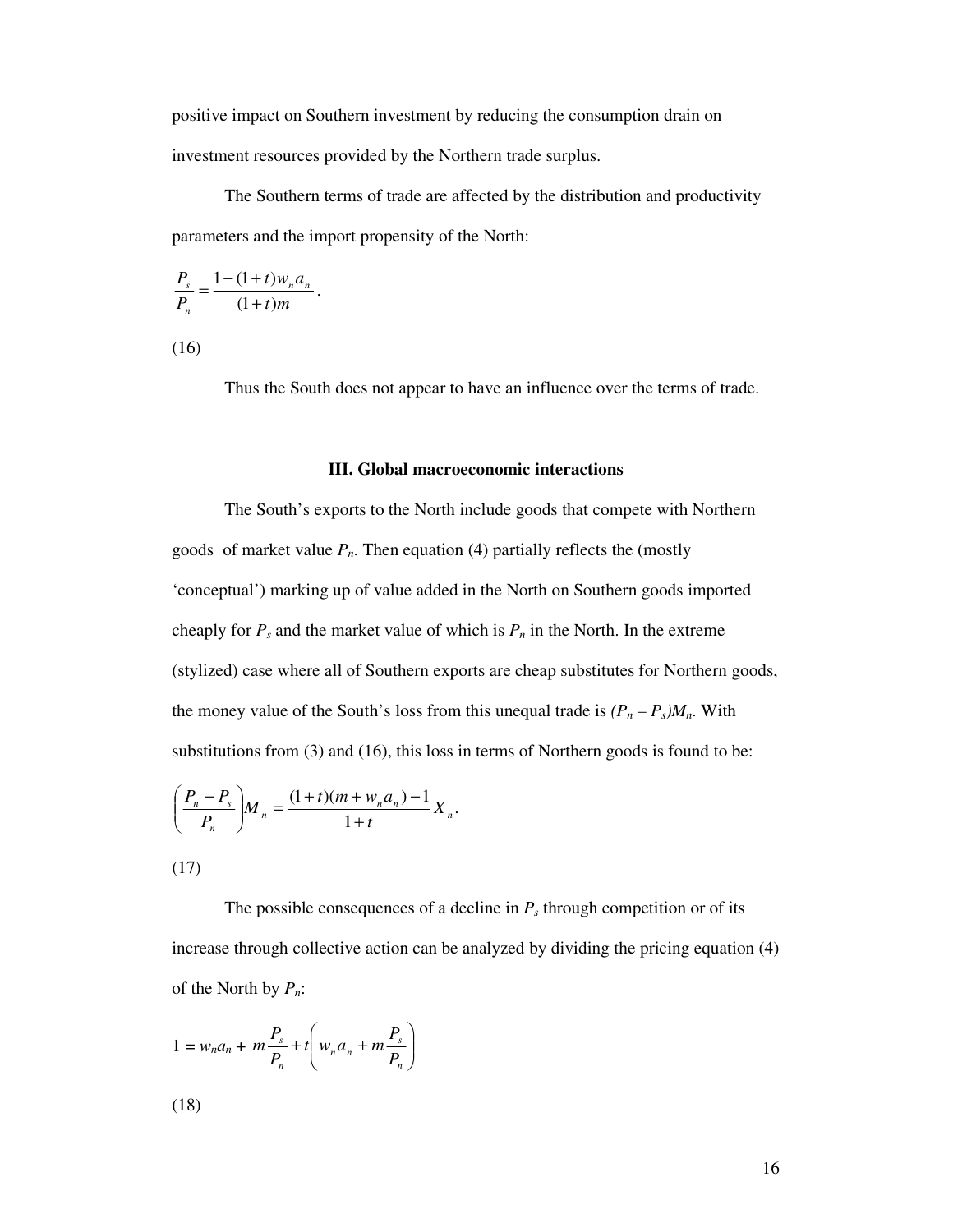The terms on the right in (18) show respectively the shares of Northern labor, of the South and of Northern capitalists in the unit value of Northern output. A gradual decrease in *P<sup>s</sup>* may induce (and be balanced by) a proportionate increase in *m*. Or it may be reflected in higher value added in the North (higher real wages and/or profits). A hike in  $P_s$  can be neutralized by an increase in  $P_n$  or a reduction of imports. Otherwise Northern wages or profits would have to accommodate for the increase in import prices. The evidence summarized in Section I suggests that *P<sup>n</sup>* has been actually increasing at a higher rate than *Ps*, and that this deterioration in Southern terms of trade is balanced by increases in *m* and in Northern value added.

Up to this point we have been focussing on unrecorded real transfers from the South to the North arising from the terms of trade consequences of unbalanced pricing power along commodity chains. Now the recorded Northern trade surplus with the South implies real transfers from North to South. So the question naturally arises as to how these flows interact, and whether there is a causal relation between them.

Multiplying (9) by *Kn*, the Northern macroeconomic balance equation showing saving and investment can be converted into

$$
\left[\left(\frac{P_n-P_s}{P_n}\right)m+1-c\right]X_n=K_n g_n\left(\frac{t}{1+t}u_n,u_n\right)+H.
$$

$$
(19)
$$

Taking total differentials in (19) with respect to  $X_n$  and  $H$  (and invoking the implicit function theorem) we get:

$$
\frac{dX_n}{dH} = \frac{1}{1 + \frac{P_n - P_s}{P_n}m - c - g_{n1}\frac{t}{1 + t} - g_{n2}}
$$

$$
(20)
$$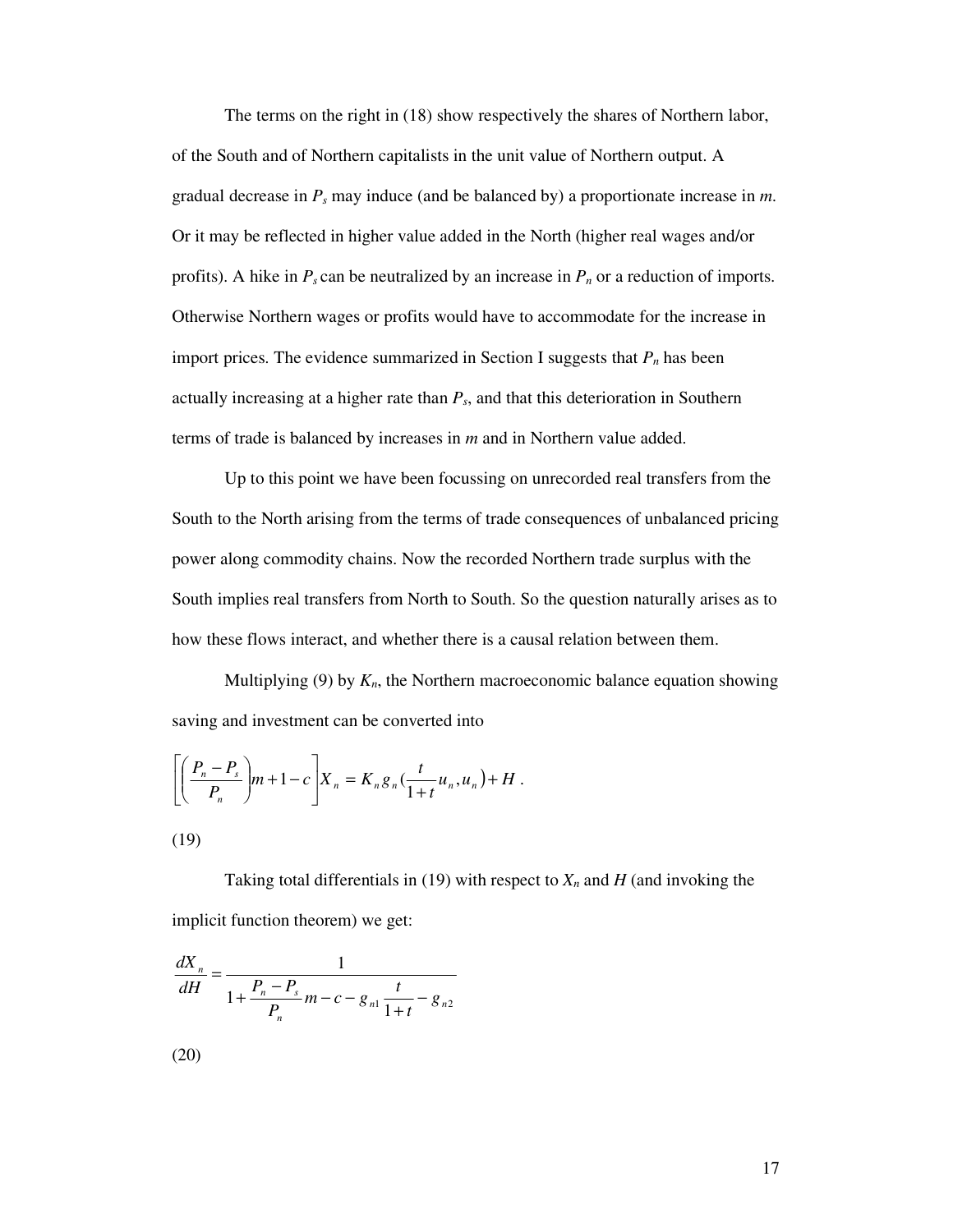which is positive (contingent on the stability assumption for the Northern economies shown in Equation (10)). More importantly, (20) may be smaller than or greater than one.

This last equation yields a crucial finding. Since unrequited transfers to the North increase with expanding Northern output and since the Northern trade surplus increases Northern output, *the trade surplus of the North with the South may be priming the pump for unrequited real transfers from South to North*. 14

The relative magnitudes of *H* (North-South transfer) and  $[(P_n-P_s)/P_n]M_n$ (South-North transfer), i.e. the direction of the *net* transfers, depends on the magnitude of the multiplier:

$$
\frac{d\left(\frac{P_n - P_s}{P_n}\right)M_n}{dH} = \frac{P_n - P_s}{P_n} m \left[\frac{1}{1 + \frac{P_n - P_s}{P_n}m - c - g_{n1} \frac{t}{1 + t} - g_{n2}}\right]
$$

(21)

The expression in brackets on the right in (21) is positive by the stability assumption. It is multiplied by two positive coefficients each of which is smaller than one. The multiplier on the right hand side of (21) may be smaller or greater than one. If it is smaller than one, a unit increase in the North's trade surplus stimulates imports such that the expanded trade with the South compensates for part of the surplus through an increase in unrequited transfers, a compensation which is not recorded. *If the multiplier is greater than one, a unit increase in the North's trade surplus may stimulate imports such as to expand the unrequited transfers from the South by more than one unit of Northern goods.*

<sup>&</sup>lt;sup>14</sup> Somel (2003, 929-30) presents an empirical calculation of unrequited transfers exceeding current account deficits for a single country.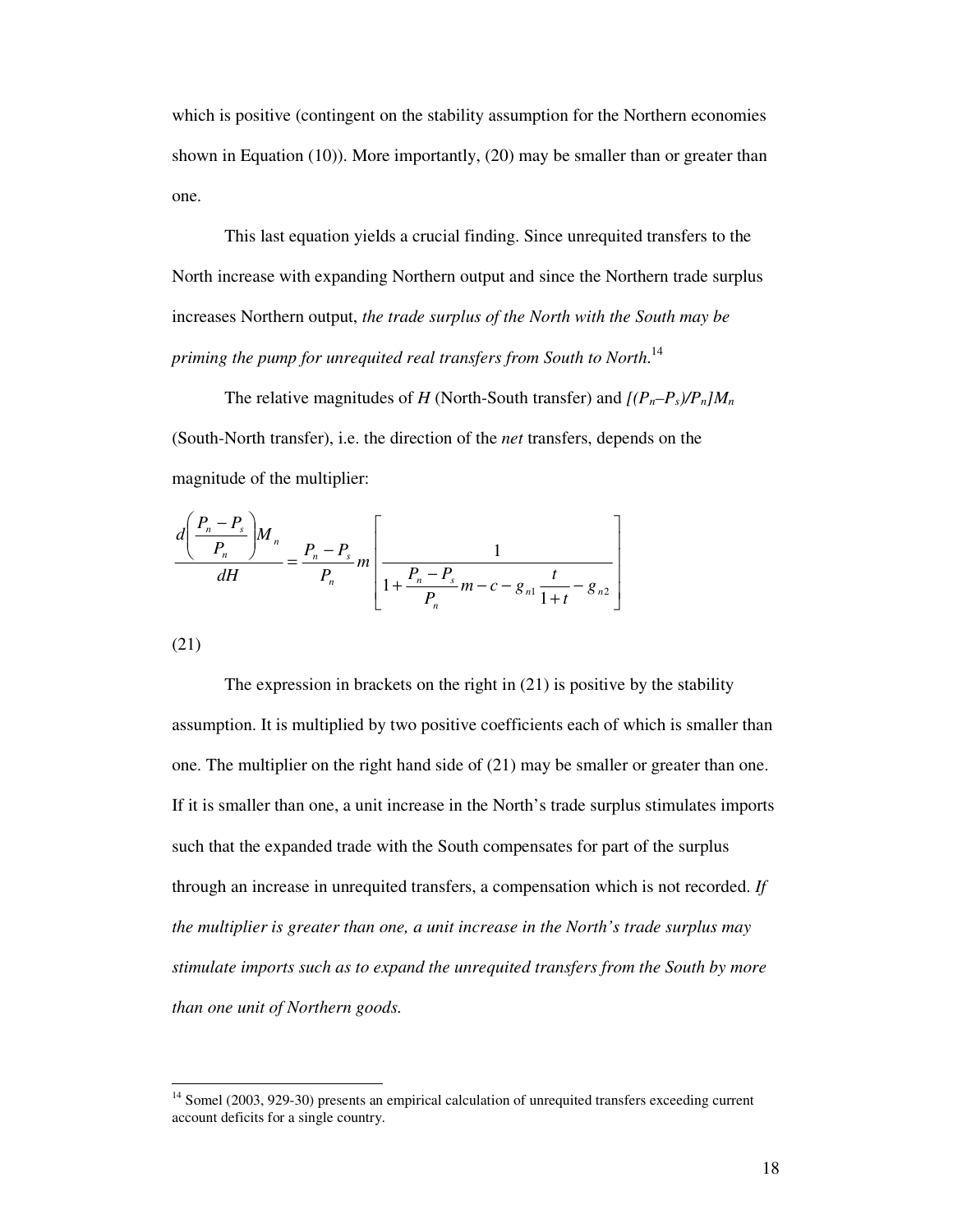# **IV. Uneven development**

In the long term steady state the ratio of capital stock of the North to that of the South will depends on their capital growth rates.

The capital growth function for the South (corresponding to (6) for the North) is derived by dividing (15) by *Ks*:

$$
\frac{I_s}{K_s} = \left(\frac{P_s}{P_n}mu_n + h\right)\lambda - (1 - j)(1 - s_s)\frac{e}{1 + e}\frac{P_s}{P_n}u_s
$$

(22)

where  $h = H/K_n$ . Hence from the definition *s n K*  $\lambda = \frac{K_n}{K}$  one can derive  $\hat{\lambda} = \hat{K}_n - \hat{K}_s$ ,

where a circumflex denotes growth rate. Substituting therein from (22) and from (6a), one obtains the proportional rate of change of the North-South capital ratio :

$$
\hat{\lambda} = g_n\bigg(\frac{t}{1+t}u_n, u_n\bigg) - \bigg(\frac{P_s}{P_n}mu_n + h\bigg)\lambda + (1-j)(1-s_s)\frac{e}{1+e}u_s\frac{P_s}{P_n}.
$$

(23)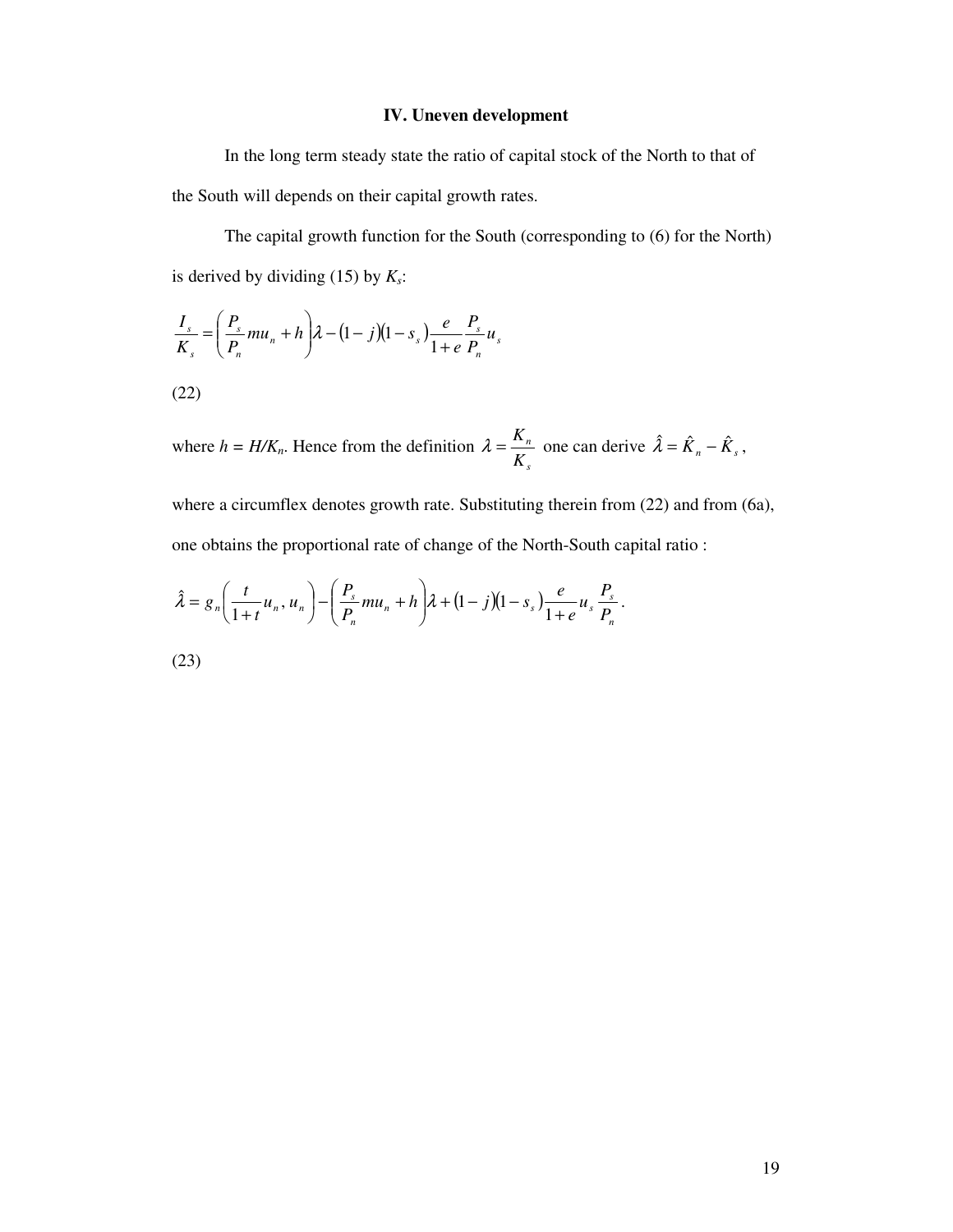In the long run we assume that the capacity utilization rates in both North and South fluctuate around long term averages, which we take to be given. Hence the long term analysis need focus only on the connection between  $\hat{\lambda}$  and  $\lambda$  in (23). The solution  $\lambda^*$  to the equation  $\hat{\lambda} = 0$  is the steady state ratio of the Northern capital stock to that of the South. If the coefficient of  $\lambda$  on the right hand side of (23) is negative, the steady state equilibrium  $\lambda^*$  is stable. It will be stable unless the South runs a surplus in its trade with the North (a negative valued *H*) which exceeds its exports to the North in real terms  $((P_s/P_n)mX_n)$ .

A higher propensity to import from the South (more liberal Northern import policies) increases the ratio of Southern capital stock to the Northern*.*

The increase in Northern real wages (cf. (16)) raises the Northern terms of trade and increases the capital stock ratio in favor of the North (assuming, again, that Southern expenditure on the consumption of imported goods does not exceed the South's exports (cf. (15) and (23)). Similarly, under the assumption of a stable capacity utilization rate in the North, (23) indicates that an increase in the Northern mark-up rate increases the growth rate of Northern capital and decreases that of the South through the terms of trade effect.

If the liberalization of imports and pervasion of consumerist culture in the South abets increasing importation of non-essential consumption goods, this can contribute to the rise of the capital ratio in favor of the North (through a decrease of *j*). If the liberalization of the activities of domestic financial institutions paves the way for a continuous expansion of consumption credit, this may weaken the Southern saving effort (reducing *ss*) and contribute to raising the capital ratio. Should Southern mark-up rates benefit from the repression of wages in the South (an increase in *e*) this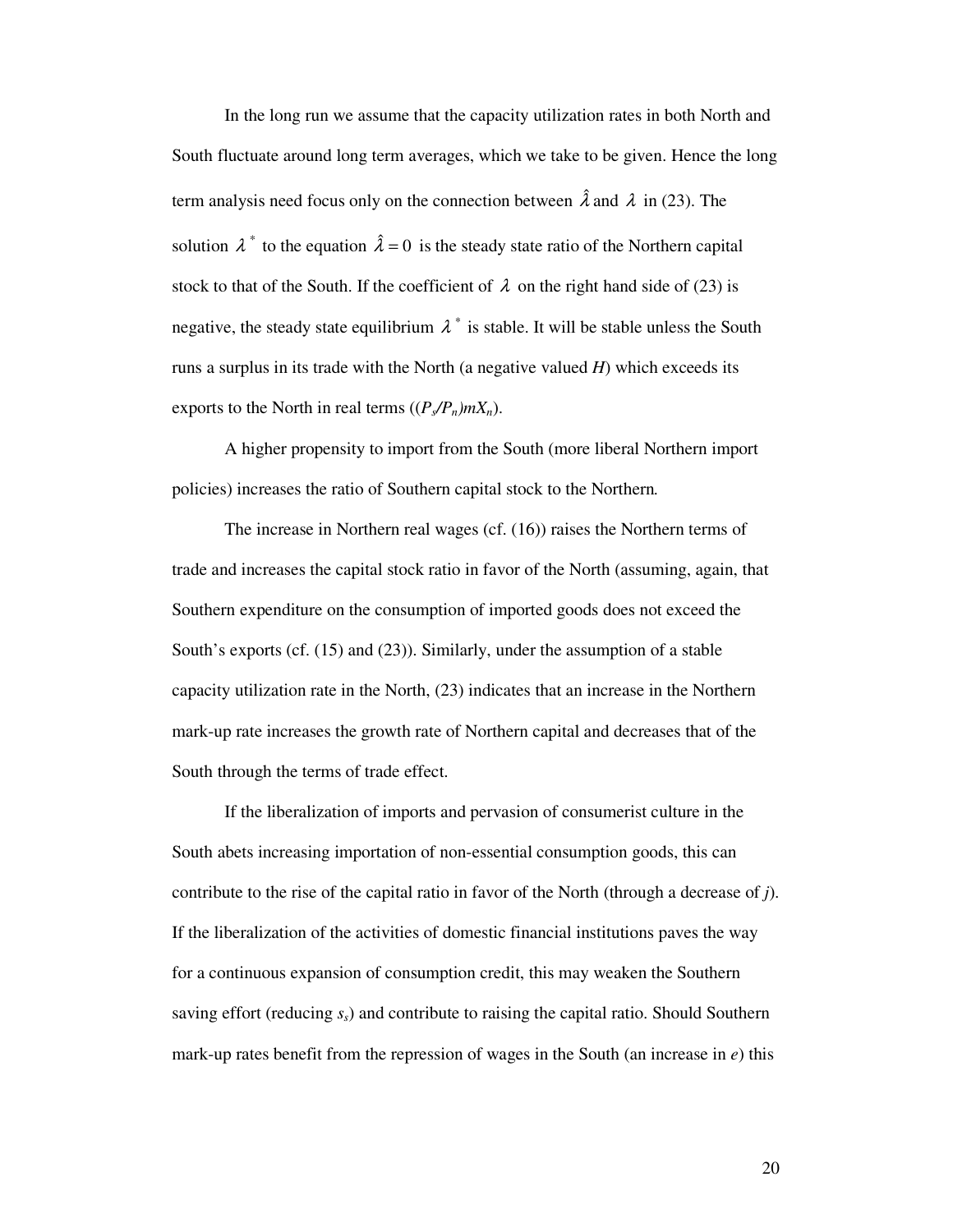income redistribution in favor of the classes with a higher propensity to consume imported goods will exacerbate the capital ratio in favor of the North.

If the capacity utilization rates in the North and the South fluctuate around their respective long term averages, an increase in the capital ratio will be reflected in greater GDP gaps. If we consider that population growth rates are generally higher in the South relative to the North, then even a stable capital ratio (and a deteriorating capital ratio *a fortiori*) imply an widening gap in per capita incomes between North and South and an increasing global income polarization.

Finally the case of a trade deficit of the North with the South merits consideration. According to the World Bank's online data, low and middle income countries as a group have posted aggregate current account surpluses in the three years 2000-2002. In the model, if the North obliges the South to undertake stress exportation for debt repayment or exhorts it to grow by exporting, this reduces *H* (and *h*), increasing the steady state capital ratio  $\lambda^*$  and the capital accumulation gap. If the North's trade deficit with the South should rise to make *h* a sufficiently large negative value, the present model shows that it may render the system unstable and start an endogenous divergence process between the capital stocks in the two regions,  $K_n$  and  $K_s$  (by equation (23)), entailing a continuous process of polarization.

The model presented has an important limitation. The assumption that the Southern product enters a value-adding process in the North implies a rigid terms of trade between the Northern and Southern products that depends only on Northern distribution, productivity and import policy parameters (16). But Northern profits and wages may be endogenously enhanced by the endeavour of Southern producers to cut costs and devalue their currencies. An investigation of such a causality would require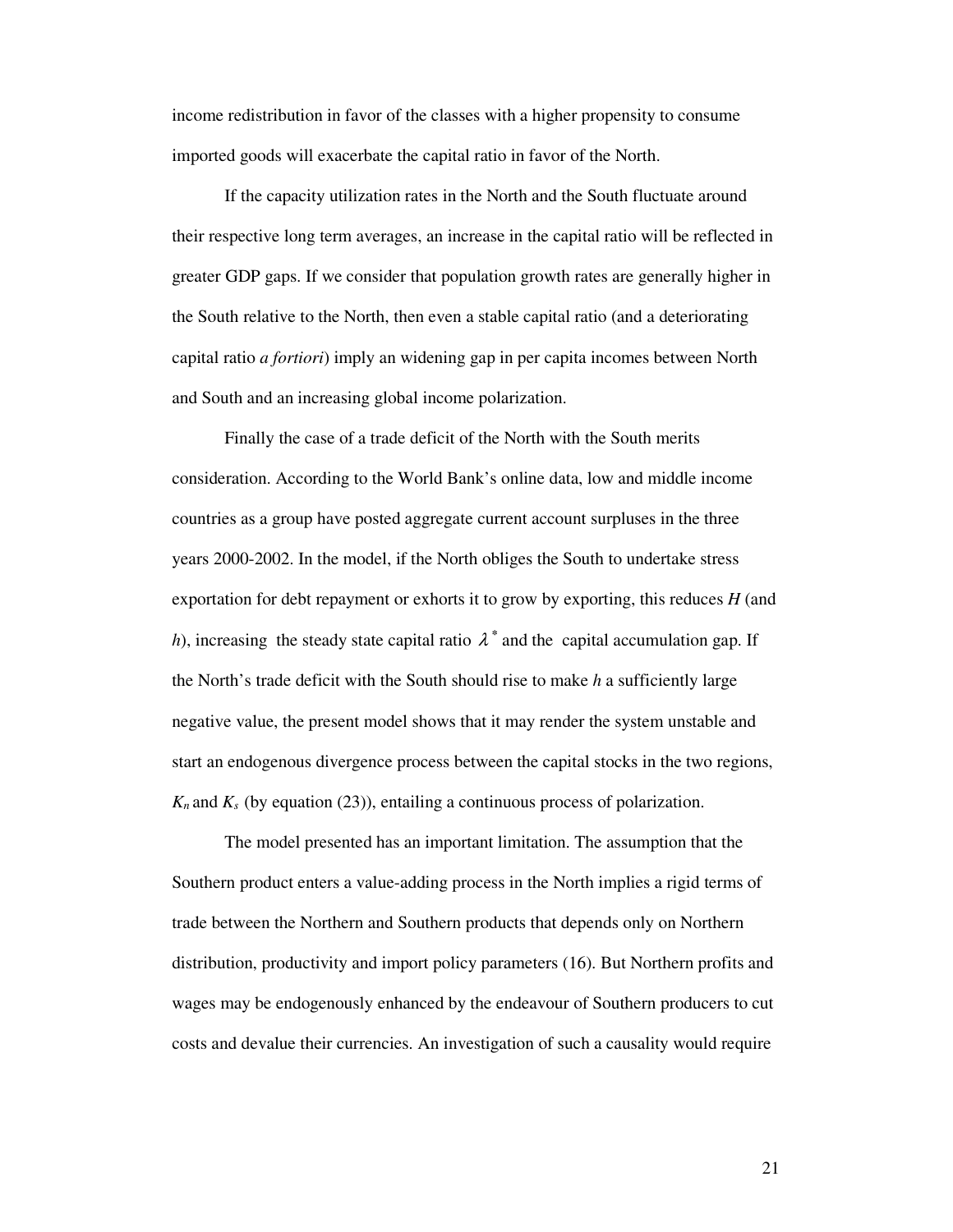treating *Pn – Ps* as gross profits accruing to transnational companies organizing buyer-driven chains.

## **Conclusion**

The commodity/value chain literature focuses mostly on how to improve the capability of developing country producers to upgrade their production activities and to increase their shares of value added along value chains. It has been suggested that global commodity/value chain studies may be an "embryonic theory of development" (Pelupessy 2000, 9). The macroeconomic assessment of the globalization of production presented above questions the validity of such a development perspective.

The steady state of the North-South model presented above involves a steady growth of unrequited resource transfers from the South to the North. It implies equal rates of capital accumulation, a stable long term ratio in national incomes between North and South, and an increasing difference in incomes between the two regions (in absolute terms). Such a steady state appears socially untenable. Globalization of the mass media has made living and working conditions in the North the standard for a decent life, to which all societies compare themselves. The global income distribution of the steady state also implies that a large share of Southern exports must be perpetually aimed at Northern markets, which shores Northern transnational companies' control over value chains.

The theoretical steady state is based on the assumptions that the propensity to consume and their preference for imported Northern goods among the privileged classes in the South are constant. Deterioration in these variables may spell an increasing divergence between Northern and Southern capital accumulation levels and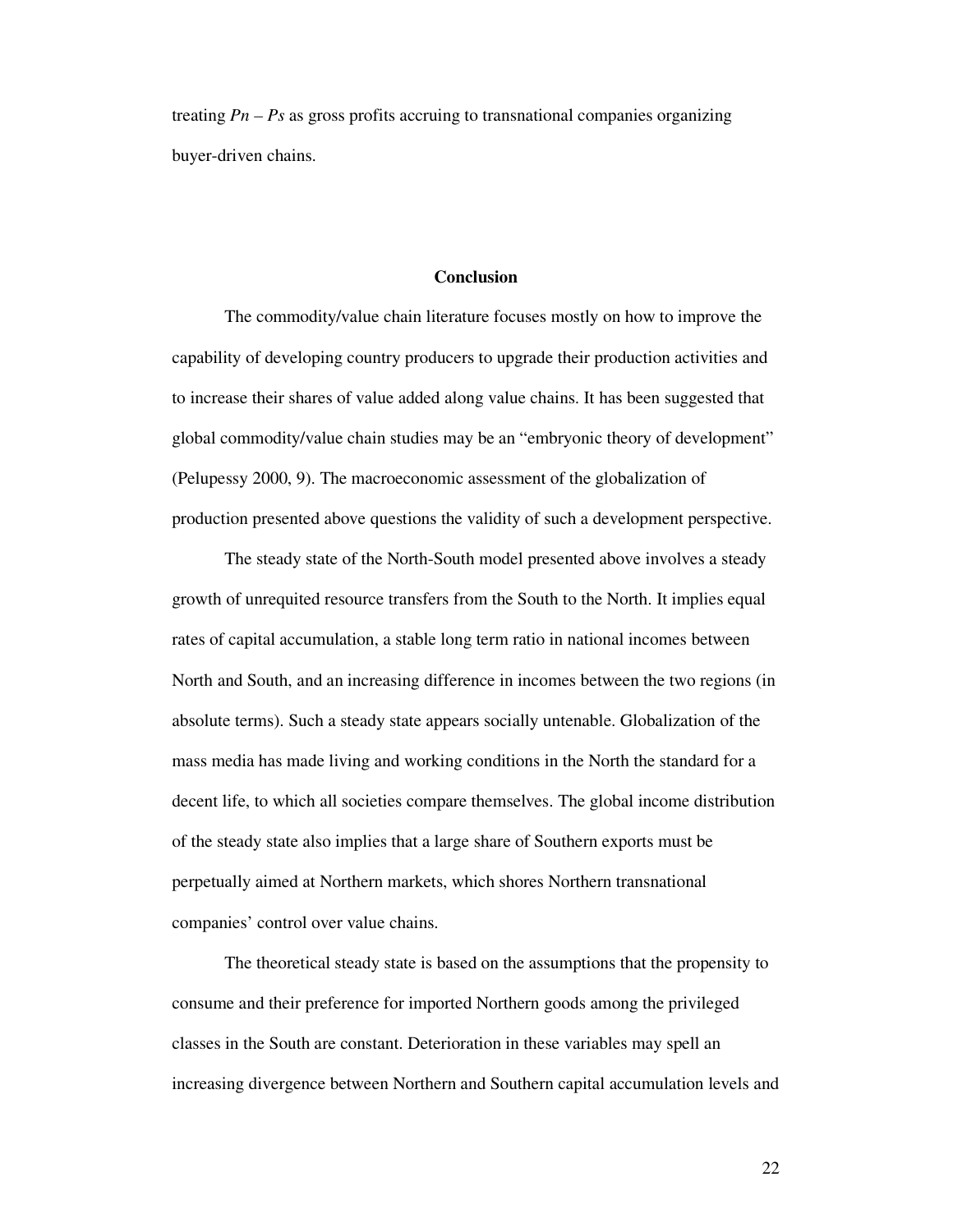incomes. The incidence of cyclical slowdowns or contractions in the Northern economies also falls heavily on the South, as the transnational firms are able to pass costs of adjustment onto the producers in the developing countries.

The trends question the wisdom of envisaging export-led growth and upgrading within commodity chains as the main thrust of a development strategy for developing countries. Moreover, such a general strategy may entail a fallacy of composition, as intensified efforts to enhance productivity, quality, flexibility, punctuality etc. on the part of the producers in developing countries would probably result in the producers delivering goods at lower prices and higher quality to Northern transnational companies with more flexible and punctual accommodation to changing orders, but would not provide any substantial changes in the market power relations between Northern firms and Southern producers and hence in the partition of value added along commodity chains.

These considerations suggest that the developing countries should complement the endeavor to improve their positions in commodity chains with greater effort to reduce their dependence on export earnings through commodity chains. The latter would involve greater exertion to learn to produce essential imports, to manage the allocation of foreign exchange earnings more judiciously for the developmental objective and to increase trade among developing countries. Finally, it would involve more international effort to reform the structures of the global trade and financial system that favor the profitability concerns of transnational companies over the developmental needs of poor countries.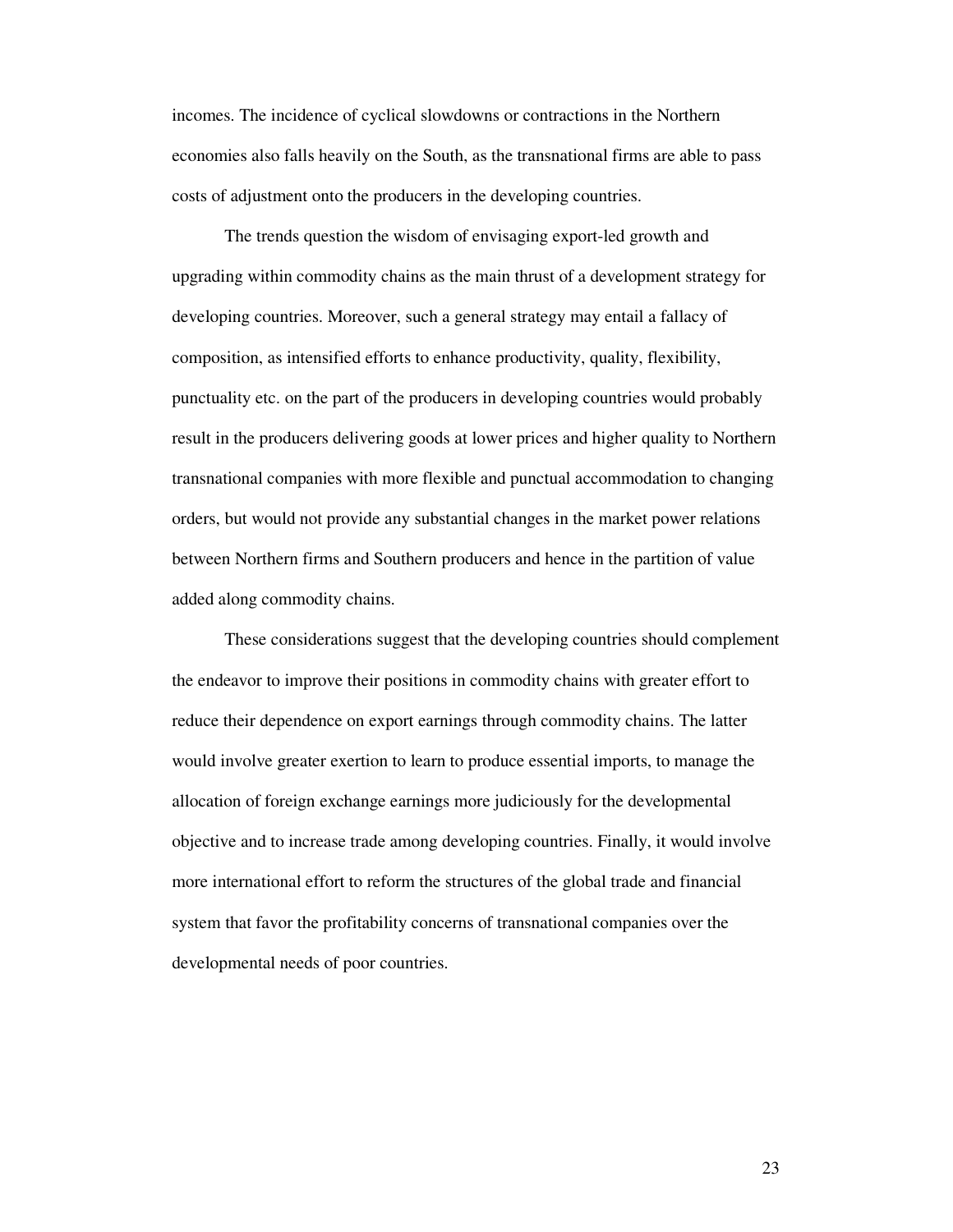## **References**

Athukorala, P. (2000) "Manufactured Exports and Terms of Trade of Developing Countries: Evidence from Sri Lanka", *Journal of Development Studies*, 36(5), 89-104. Chossudovsky, M. (1998) *The Globalization of Poverty: Impacts of IMF and World Bank Reforms,* London: Zed Books.

Clark, G. L. (1993) "Global interdependence and regional development: business linkages and corporate governance in a world of financial risk", *Transactions of the Institute of British Geographers*, N.S. 18, 309-325.

Dikmen, A. A. (2000) *Global Commodity Production and Ideologies of Work: Cases of*

*Textiles Production in Turkey,* Unpublished Ph.D. dissertation. Middle East Technical University, Graduate School for Social Sciences.

Dutt, A. K. (1992) "The NICs, Global Accumulation and Uneven Development: Implications of a Simple Three Region Model," *World Development*, 20:8, 1159- 1171.

Feenstra, R. C. (1998) "Integration of Trade and Disintegration of Production in the Global Economy," *Journal of Economic Perspectives*, 12:4, Fall, 31-50.

Figueroa, H. (1996) "In the Name of Fashion: Exploitation in the Garment Industry,"

*NACLA Report on the Americas*, XXIX:4, 34-40.

Fitter, R. and Kaplinsky, R. (2001) "Can an agricultural 'commodity' be de-

commodified, and if so, who is to gain?" IDS Discussion Paper, December 2001.

http://www.ids.ac.uk/ids/bookshop/dp/dp380.pdf

Fröbel, F. (1988) "The Current Development of the World-Economy: Reproduction of Labour and Accumulation of Capital on a World Scale," in H. Addo (ed.)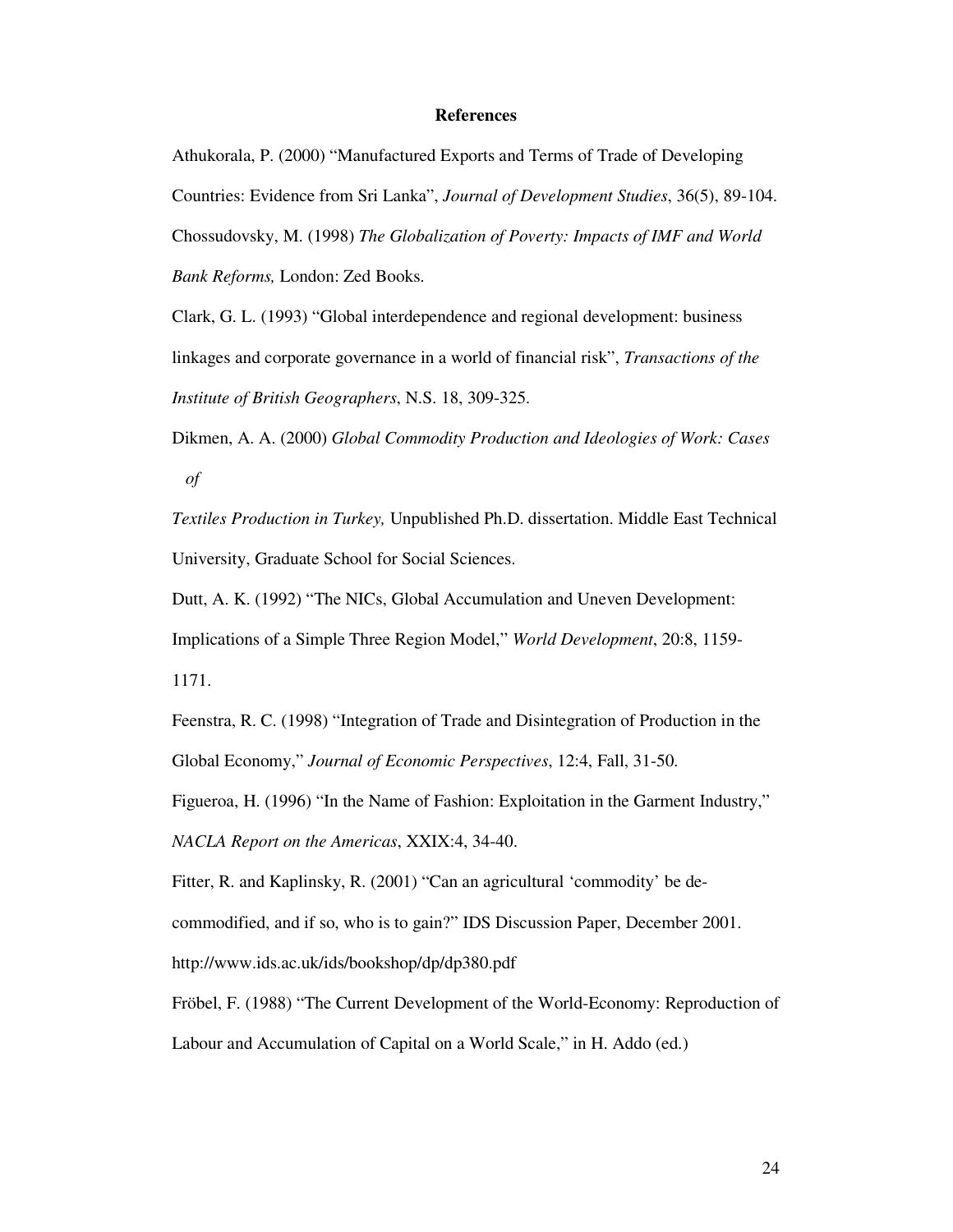*Transforming the World Economy?: Nine Critical Essays on the New International Economic Order*, Tokyo: The United Nations University, 53-118.

Gereffi, G. (1989) "Rethinking Development Theory: Insights from East Asia and Latin America", *Sociological Forum*, 4:4, 505-533.

Gereffi, G. (1994a) "Capitalism, Development and Global Commodity Chains," in L.

Sklair (ed.) *Capitalism and Development*, London: Routledge, 211-231.

Gereffi, G. (1994b) "The Organization of Buyer-Driven Global Commodity Chains:

How U.S. Retailers Shape Overseas Production Networks", in G. Gereffi and M.

Korzeniewicz (eds.), *Commodity Chains and Global Capitalism,* Westport,

Connecticut: Praeger, 95-122.

Gereffi, G. and Korzeniewicz, M. (eds.) (1994) *Commodity Chains and Global Capitalism,* Westport, Connecticut: Praeger.

Gibbon, P. (2001) "Upgrading Primary Production: A Global Commodity Chain Approach," *World Development*, 29:2, 345-363.

Kaplan, D. and Kaplinsky, R. (1999) "Trade and Industrial Policy on an Uneven Playing Field: The Case of the Deciduous Fruit Canning Industry in South Africa," *World Development*, 27:10, 1787-1801.

Kaplinsky, R. (2000) "Globalization and Unequalization: What Can Be Learned From

Value Chain Analysis?" *Journal of Development Studies*, 37:2, December, 117-146.

Kaplinsky, R. and Morris, M. (2000). "A Handbook for Value Chain Research.

Prepared for the IDRC" http://www.redepapa.org/valuechain.pdf, 12.08.2003.

Kenney, M. and Florida, R. (1994) "Japanese Maquiladoras: Production Organization and Global Commodity Chains," *World Development*, 22:1, 27-44.

Knutsen, H. M. (2003) "Globalisation and the Garment Industry in Sri Lanka,"

*Journal of Contemporary Asia,* 33:2, 225-250.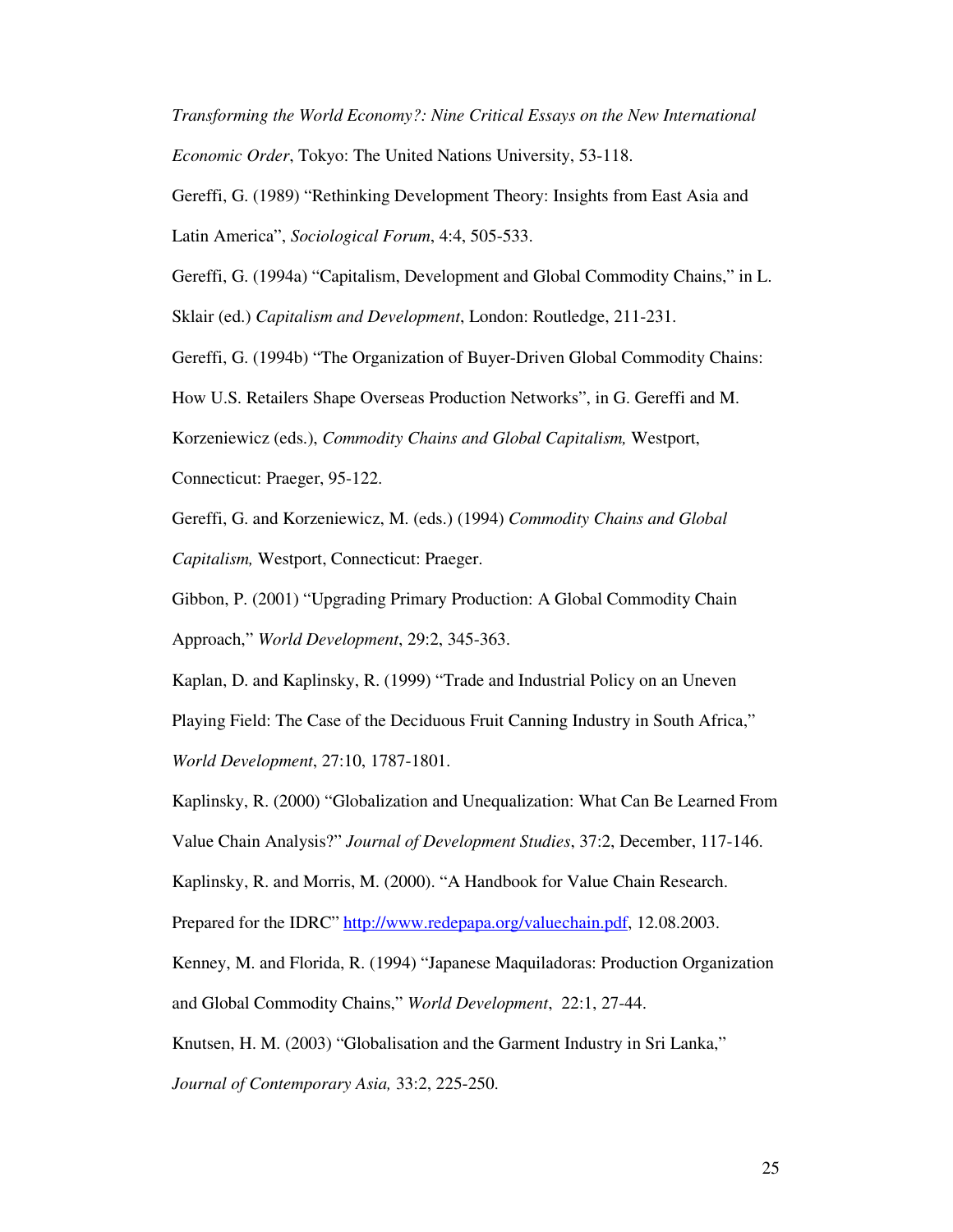Köhler, G. (1998) "The Structure of Global Money and World Tables of Unequal Exchange," *Journal of World-Systems Research,* 4:2, Fall,

http://csf.colorado.edu/wsystems/jwsr.htm (21.08.2002).

Köhler, G. and Tausch, A. (2002) *Global Keynesianism: Unequal Exchange and Global Exploitation,* New York: Nova Science Publishers.

Maizels, A. (1996) "New Evidence on the North-South Terms of Trade",

http://www.southcentre.org/southletter/sl27/SL27%20HTMLtrans-

10.htm#P458\_70415 (06.01.2004)

Nolan, P. (2003) "Industrial Policy in the Early 21<sup>st</sup> Century: The Challenge of the Global Business Revolution," in H.-J. Chang (ed.) *Rethinking Development Economics,* London: Anthem Press, 299-321.

Patnaik, P. (2002) "Globalization of Capital and Terms of Trade Movements," Paper written for the International Conference on Agrarian Reforms and Rural Development in Less Developed Countries, January 3-6, 2002, Kolkata.

http://www.networkideas.org/featart/mar2002/Globalisation\_1.pdf (08.01.2004)

Pelupessy, W. (2000) "The Global Commodity Chain Approach As An Analytical

Tool in Development Economics," Paper presented at the Chinese Center for Third

World Studies International Conference Economic Globalization and the Developing

Countries in the 21<sup>st</sup> Century, Beijing, August 29-30, 2000.

http://ivo.uvt.nl/fulltext/00nrf\_pelupessy.pdf (08.01.2004)

Raikes, P., Jensen, M. F. and Ponte, S. (2000) "Global commodity chain analysis and

the French *filière* approach: comparison and critique," *Economy and Society*, 29:3,

August, 390-417.

Schmitz, H. and Knorriga, P. (2000) "Learning from Global Buyers," *Journal of Development Studies,* 37:2, December, 177-205.